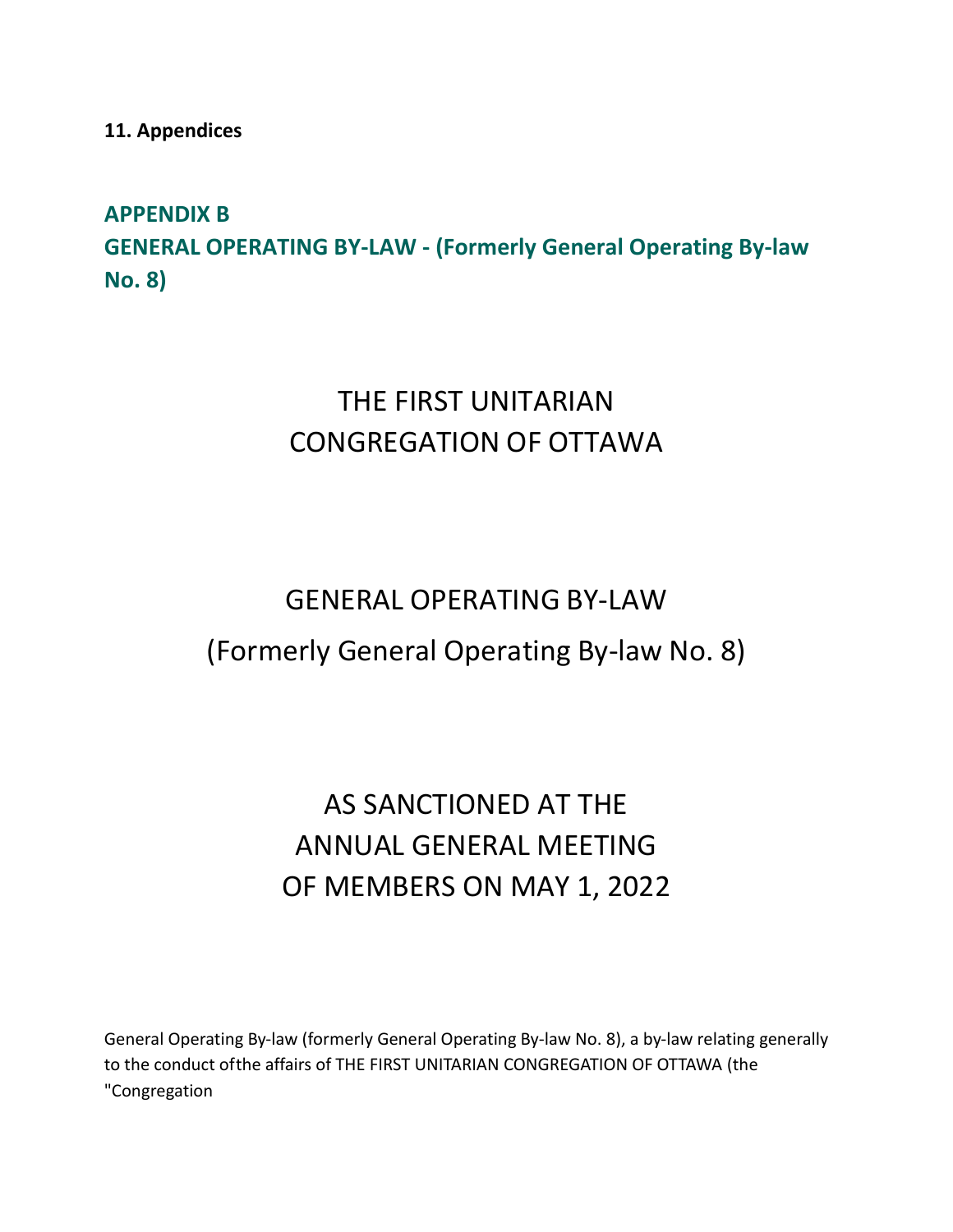|  |  |  | Table of Contents |  |
|--|--|--|-------------------|--|
|--|--|--|-------------------|--|

| 1.01 |  |
|------|--|
| 1.02 |  |
|      |  |
| 2.01 |  |
| 2.02 |  |
| 2.03 |  |
| 2.04 |  |
|      |  |
| 3.01 |  |
| 3.02 |  |
| 3.03 |  |
| 3.04 |  |
| 3.05 |  |
| 3.06 |  |
| 3.07 |  |
| 3.08 |  |
| 3.09 |  |
| 3.10 |  |
| 3.11 |  |
| 3.12 |  |
| 3.13 |  |
| 3.14 |  |
| 3.15 |  |
| 3.16 |  |
| 3.17 |  |
|      |  |
| 4.01 |  |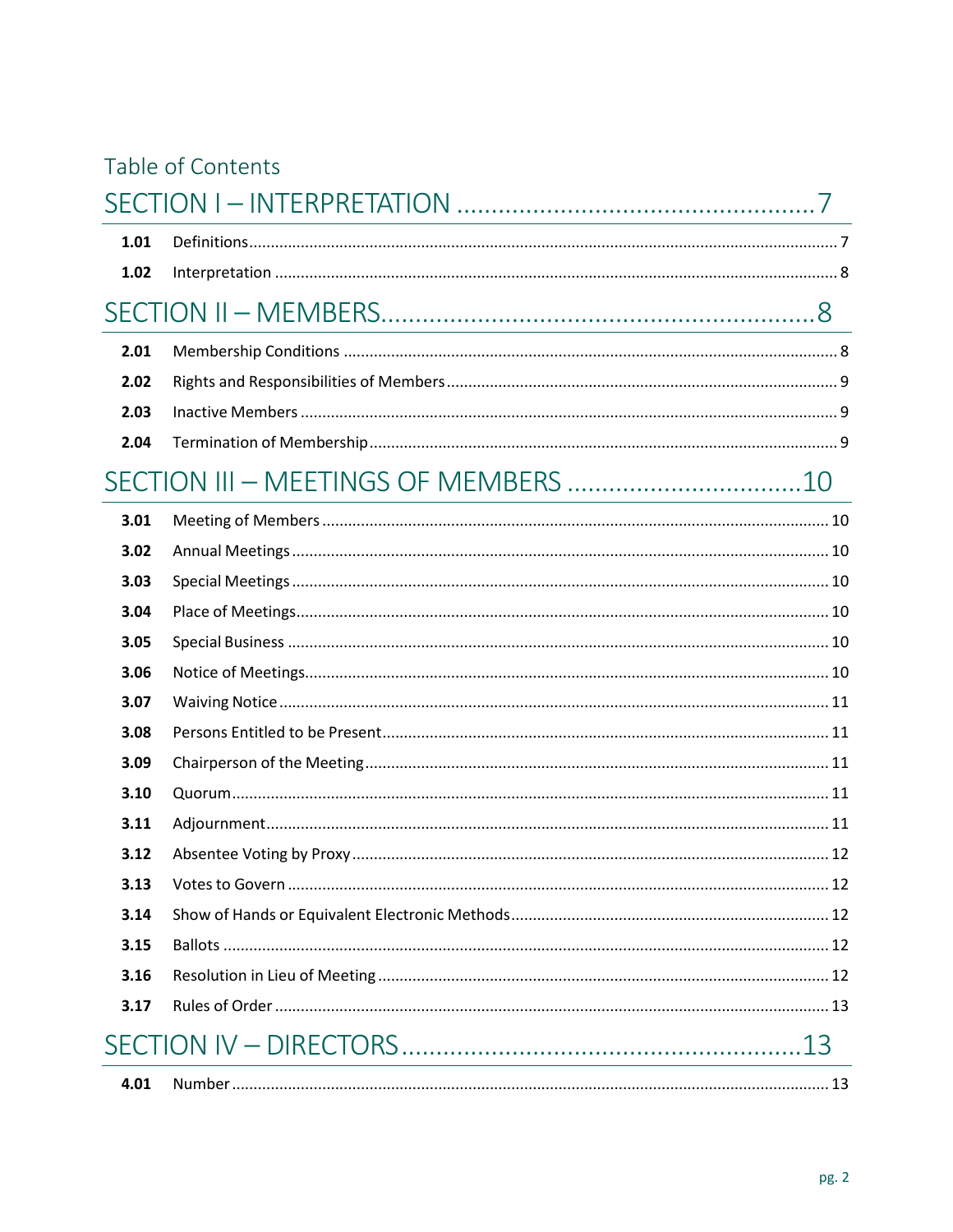| 4.09 |  |
|------|--|
|      |  |

# 

| 5.01 |  |  |
|------|--|--|
| 5.02 |  |  |
| 5.03 |  |  |
| 5.04 |  |  |
| 5.05 |  |  |
| 5.06 |  |  |
| 5.07 |  |  |
| 5.08 |  |  |
| 5.09 |  |  |
| 5.10 |  |  |
| 5.11 |  |  |
| 5.12 |  |  |
| 5.13 |  |  |
|      |  |  |
| 6.01 |  |  |
| 6.02 |  |  |
|      |  |  |
| 7.01 |  |  |
| 7.02 |  |  |
| 7.03 |  |  |
| 7.04 |  |  |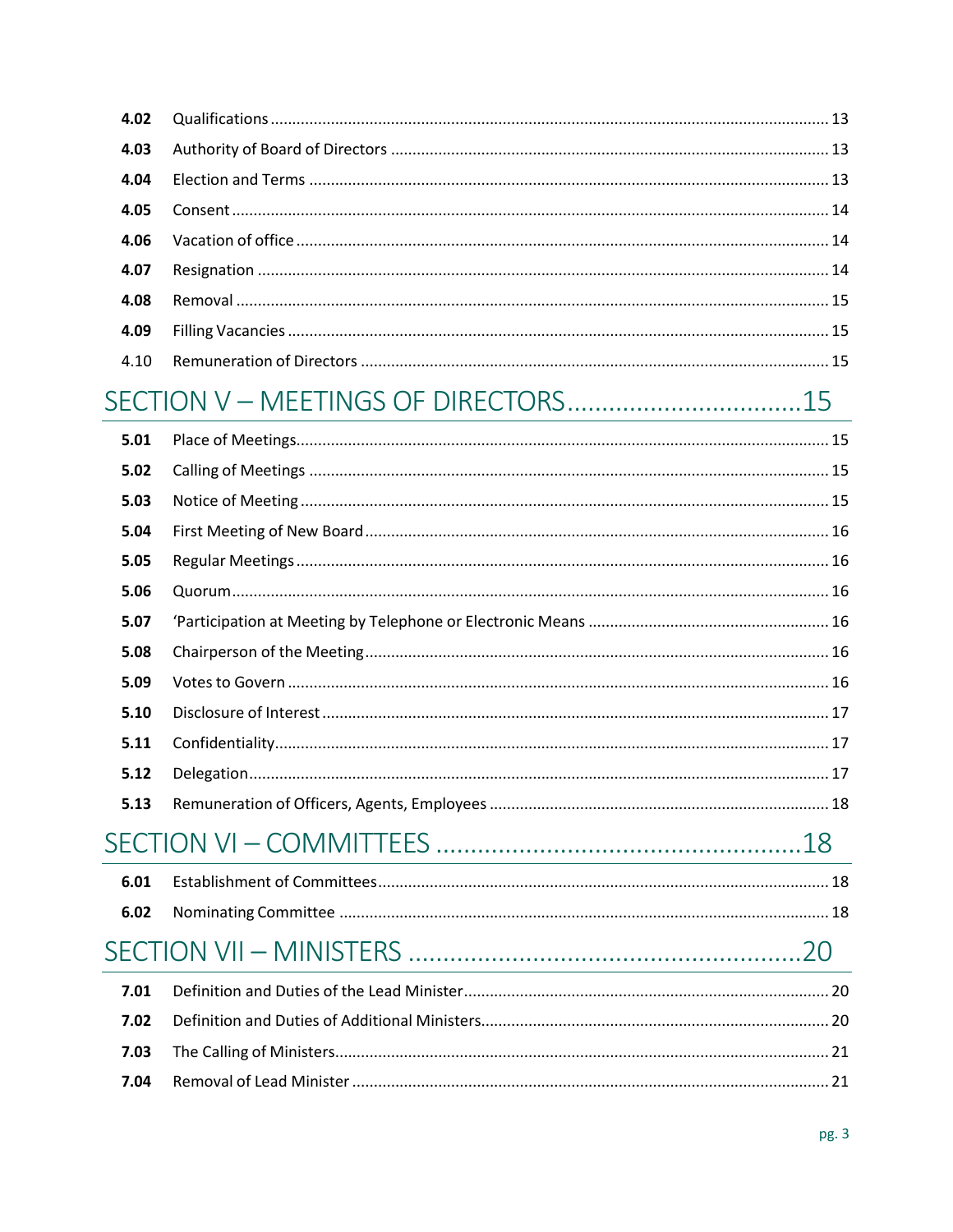| 8.01  |                                                    |  |
|-------|----------------------------------------------------|--|
| 8.02  |                                                    |  |
| 8.03  |                                                    |  |
| 8.04  |                                                    |  |
| 8.05  |                                                    |  |
| 8.06  |                                                    |  |
| 8.07  |                                                    |  |
|       | SECTION IX - PROTECTION OF DIRECTORS, OFFICERS AND |  |
|       |                                                    |  |
| 9.01  |                                                    |  |
| 9.02  |                                                    |  |
| 9.03  |                                                    |  |
| 9.04  |                                                    |  |
|       |                                                    |  |
| 10.01 |                                                    |  |
| 10.02 |                                                    |  |
| 10.03 |                                                    |  |
| 10.04 |                                                    |  |
| 10.05 |                                                    |  |
| 10.06 |                                                    |  |
| 10.07 |                                                    |  |
|       |                                                    |  |
| 11.01 |                                                    |  |
| 11.02 |                                                    |  |
| 11.03 |                                                    |  |
| 11.04 |                                                    |  |
|       |                                                    |  |
| 12.01 |                                                    |  |
| 12.02 |                                                    |  |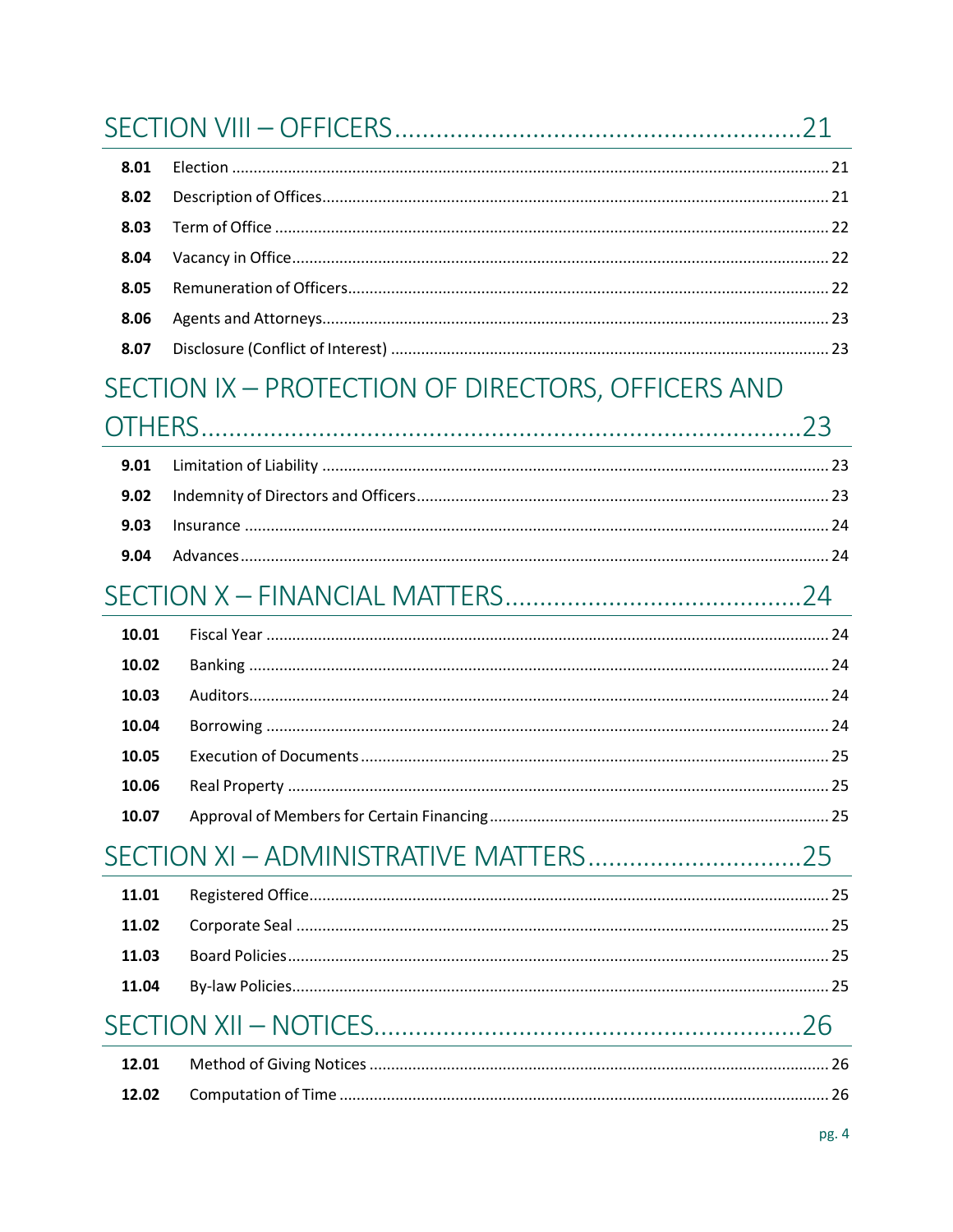| 12.03 |                                                      |
|-------|------------------------------------------------------|
| 12.04 |                                                      |
|       |                                                      |
| 13.01 |                                                      |
| 13.02 |                                                      |
|       | SECTION XIV - TRANSITIONAL BY-LAW PROVISIONS27       |
| 14.02 |                                                      |
| 14.03 |                                                      |
| 14.04 |                                                      |
|       | SECTION XV – IDENTIFICATION AND REPEAL OF FORMER BY- |
|       |                                                      |
| 15.01 |                                                      |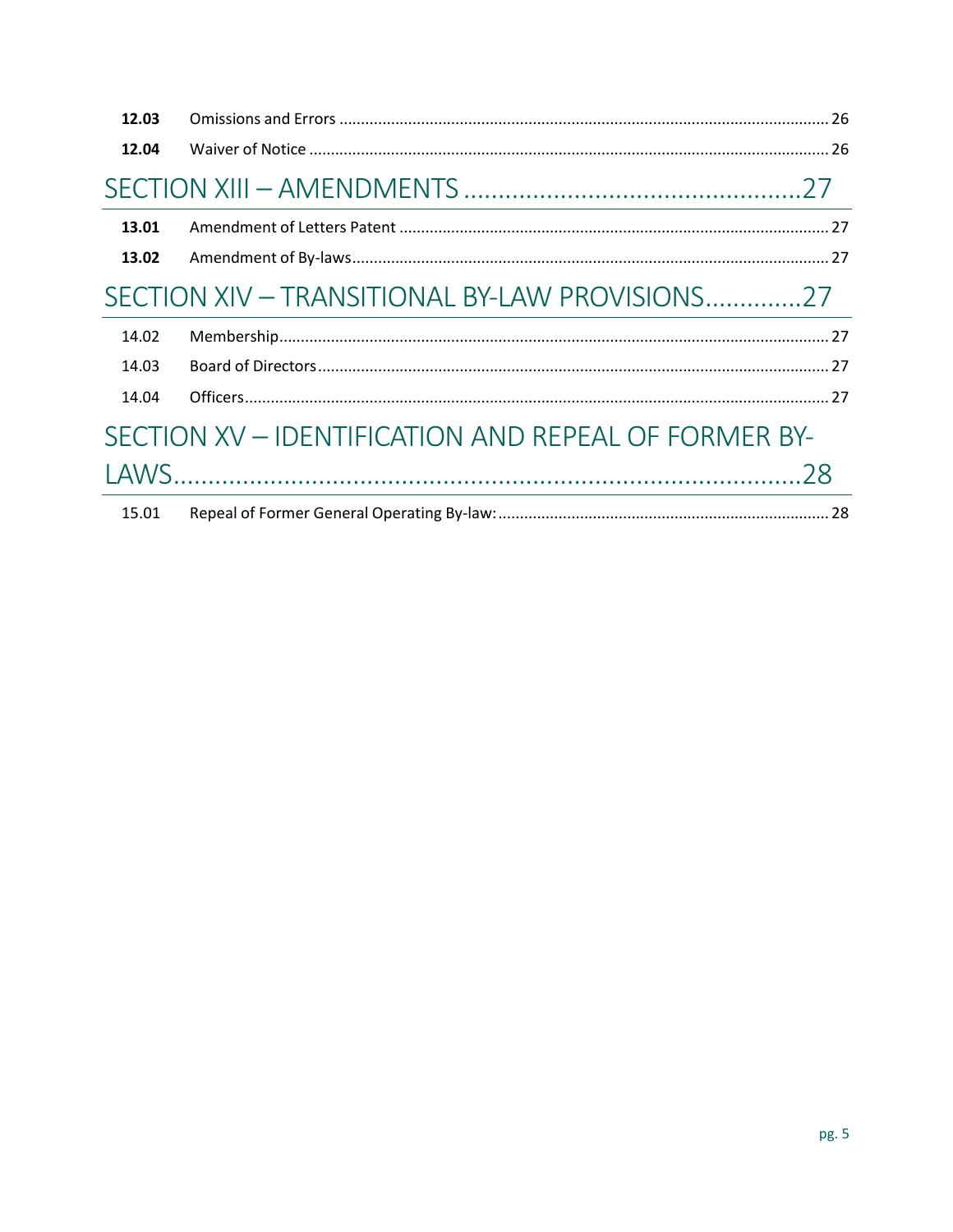**GENERAL OPERATING BY-LAW** (formerly General Operating By-law No. 8) – A By-law relating generally to theconduct of the affairs of THE FIRST UNITARIAN CONGREGATION OF OTTAWA (the "Congregation")

**WHEREAS** the Congregation was incorporated by Letters Patent granted by the Ontario Government under the*Corporations Act* (Ontario) on the 7th day of December, 1972, under the name THE FIRST UNITARIAN CONGREGATION OF OTTAWA;

**AND WHEREAS** General Operating By-law No. 1 was enacted on the 1st day of April 1973 and amended over theyears in 1985, 1992, 1994, 1998, 2000, 2001, and 2003;

**AND WHEREAS** By-law No. 2, relating to borrowing, was enacted on April 1, 1971 and amended on May 30, 1976;

**AND WHEREAS** By-law No. 3, relating to denominational affiliation of the Congregation, was enacted on April 1,1973;

**AND WHEREAS** By-law No. 5, relating to committees of the Board, was enacted on April 1, 1973 and amended in1998 and 2003;

**AND WHEREAS** By-law No. 6, relating to borrowing, was enacted on April 1, 1973 and amended in 1998;

**AND WHEREAS** By-law No. 7, relating to chaplains of the congregation, was enacted on May 3, 1976 and amendedin 1998;

**AND WHEREAS** General Operating By-law No. 8, replacing General Operating By-law No. 1 and By-laws No. 2, 3, 5,6 and 7, was enacted on April 12, 2012 and amended in 2020;

**AND WHEREAS** it was determined necessary, by vote of members at the May 1, 2022 Annual General Meeting ofMembers, to rename General Operating By-Law No. 8 to **General Operating By-law** and amend the document accordingly, to amend section 1.01(a) to reflect coming into force of the *Not-for-Profit Corporations Act, 2010 (ONCA)*; to amend section 1.01(f) and 2.01(b) to include the Relational Covenant, to amend sections 1.02(c), 2.03(d), 2.04(d), 3.12(b), 4.02(a), 4.04(c)(d), 4.06, 4.08, 5.10(a)(d)(e), 6.02(f)(g), 7.01, 7.01(f), 7.02, 7.02(a)(f),

 $7.04(a)(c)$ , and  $9.02(a)(b)$  to use gender neutral pronouns, to amend sections 2.03(b), 2.04(d) and 6.02(c)(m) to harmonize notification procedures with section 3.06, to amend section 4.04 to allow for terms for elected directorsof one (1) or two (2) years, and to amend the Principles section immediately below to add an 8th Principle as approved by the delegates of the member congregations of the CUC at a special meeting on November 27, 2021;

**AND WHEREAS** the Congregation affirms the Unitarian Universalist Principles and Sources:

**Principles –** We, as a member congregation of the Canadian Unitarian Council, covenant to affirm and promote:

- The inherent worth and dignity of every person;
- Justice, equity and compassion in human relations;
- Acceptance of one another and encouragement to spiritual growth;
- A free and responsible search for truth and meaning;
- The right of conscience and the use of the democratic process within the Congregation and in society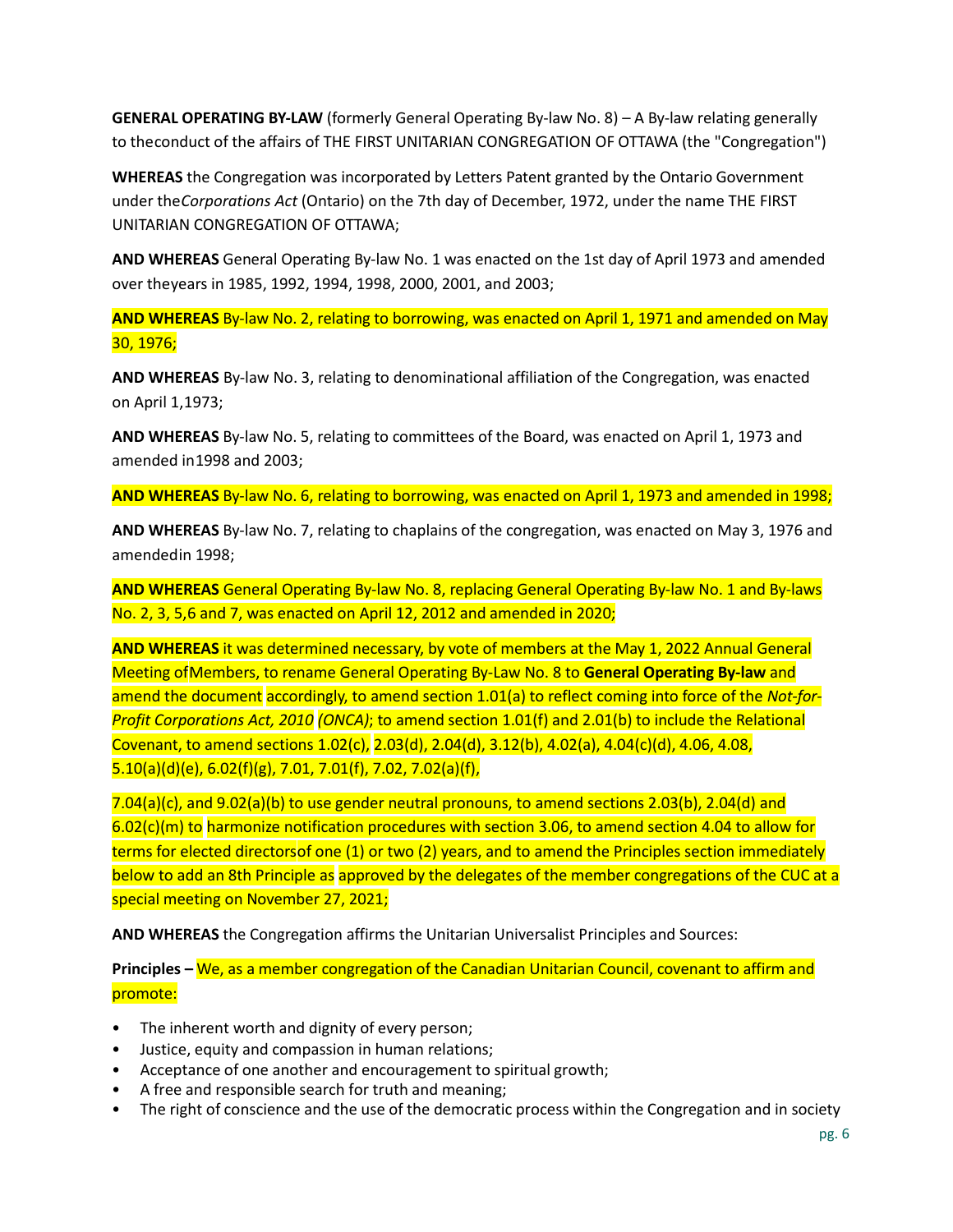at large;

- The goal of world community with peace, liberty, and justice for all;
- Respect for the interdependent web of all existence of which we are a part;
- Individual and communal action that accountably dismantles racism and systemic barriers to full inclusion inourselves and our institution

**Sources –** The living tradition which we share draws from many sources:

- Direct experience of that transcending mystery and wonder, affirmed in all cultures, which moves us to arenewal of the spirit and an openness to the forces which create and uphold life;
- Words and deeds of prophetic women and men which challenge us to confront powers and structures of evilwith justice, compassion, and the transforming power of love;
- Wisdom from the world's religions which inspires us in our ethical and spiritual life;
- Jewish and Christian teachings which call us to respond to God's love by loving our neighbours as ourselves;
- Humanist teachings which counsel us to heed the guidance of reason and the results of science, and warn usagainst idolatries of the mind and spirit;
- Spiritual teachings of Earth-centred traditions which celebrate the sacred circle of life and instruct us to live inharmony with the rhythms of nature.

Grateful for the religious pluralism which enriches and ennobles our faith, we are inspired to deepen our understanding and expand our vision. As free congregations we enter into this covenant, promising to one anotherour mutual trust and support;

**AND WHEREAS** the Congregation is a member of the Canadian Unitarian Council and the Unitarian UniversalistAssociation;

**NOW THEREFORE BE IT ENACTED** that the following By-law be enacted as the General Operating By-law

of The First Unitarian Congregation of Ottawa as follows:

# <span id="page-6-0"></span>SECTION I – INTERPRETATION

<span id="page-6-1"></span>**1.01** Definitions

In this By-law and all other By-laws and resolutions of the Congregation, unless the context otherwise requires:

- a) "Act" means the *Not-for-Profit Corporations Act, 2010 (ONCA)*, including any regulations made pursuantthereto, and any statute or regulations substituted therefor, as amended from time to time.
- b) "Board" means the Board of Directors of the Congregation.
- c) "By-laws" means this by-law and all other by-laws of the Congregation as amended and which are, from timeto time, in force and effect.
- d) "Congregation" means the legal entity incorporated as a corporation without share capital under the Act byLetters Patent dated the 7th day of December, 1972, and named "First Unitarian Congregation of Ottawa".
- e) "Director" means a member of the Board.
- f) "Governing Documents of the Congregation" means the Letters Patent (including the objects of the Congregation), all By-laws, and all policies adopted by the Congregation from time to time, and the Congregational and Relational Covenants.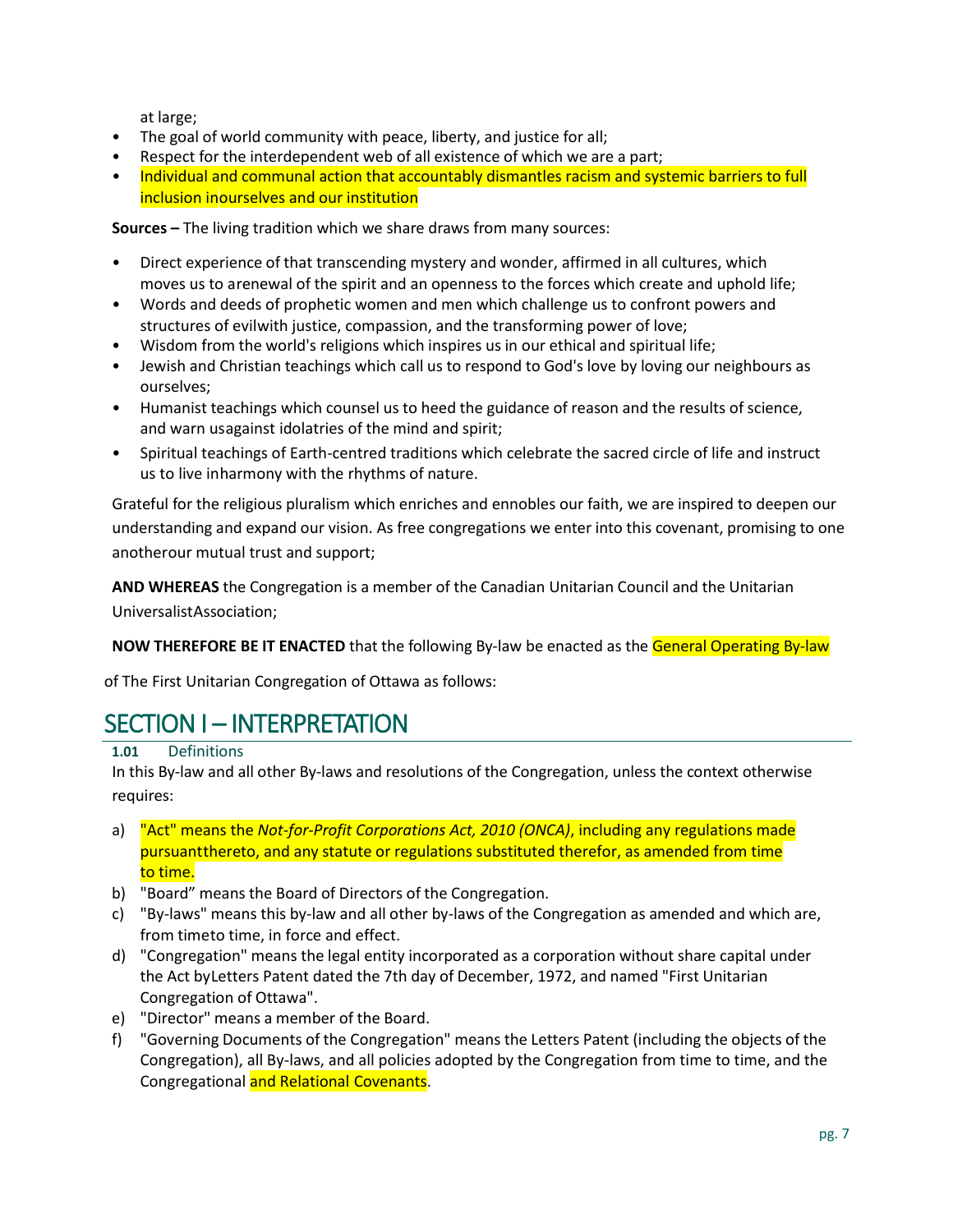g) "Inactive Member" means Members of the Congregation referred to in Section 2.03.

 h) "Letters Patent" means the letters patent of the Congregation as amended from time to time including anyletters patent of continuance in the event of subsequent substitution of the Act.

i) "Member" means a member of the Congregation.

j) "Members" or "Membership" means the collective membership of the Congregation.

k)"Officer" means an officer of the Congregation.

l)"Lead Minister" means a minister who has been called and installed as a lead minister for the Congregation, and shall include Co-Lead Ministers if more than one minister is called and installed as a lead minister for theCongregation.

#### <span id="page-7-0"></span>**1.02** Interpretation

In the interpretation of this By-law, unless the context otherwise requires, the following rules shall apply:

- a) except where specifically defined herein, all terms contained herein and which are defined in the Act shallhave the meanings given to such terms in the Act;
- b) words importing the singular number only shall include the plural and *vice versa*;
- c) the word "person" shall include an individual, sole proprietorship, partnership, unincorporated association, unincorporated syndicate, unincorporated organization, trust, body corporate, and a natural person in theircapacity as trustee, executor, administrator, or other legal representative;
- d) the headings used in the By-laws are inserted for reference purposes only and are not to be considered or taken into account in construing the terms or provisions thereof or to be deemed in any way to clarify, modifyor explain the effect of any such terms or provisions;
- e) if any of the provisions contained in the By-laws are inconsistent with those contained in the Letters Patent orthe Act, the provisions contained in the Letters Patent or the Act, as the case may be, shall prevail; and
- f) this General Operating By-law and any other By-laws of the Congregation shall be strictly interpreted at alltimes in accordance with, and subject to the, objects as set out in the Congregation's Letters Patent or supplementary letters patent.

# <span id="page-7-1"></span>SECTION II – MEMBERS

## <span id="page-7-2"></span>**2.01** Membership Conditions

There shall be one (1) class of Members in the Congregation, consisting only of those persons who:

- a) are committed to furthering the objects of the Congregation;
- b) agree to abide by the **Congregational and Relational Covenants** and the By-laws and policies of theCongregation;
- c) have attained the age of eighteen (18) years; and have applied for and been accepted into Membership in the Congregation
- a) by resolution of the Board or insuch other manner as may be determined by the Board.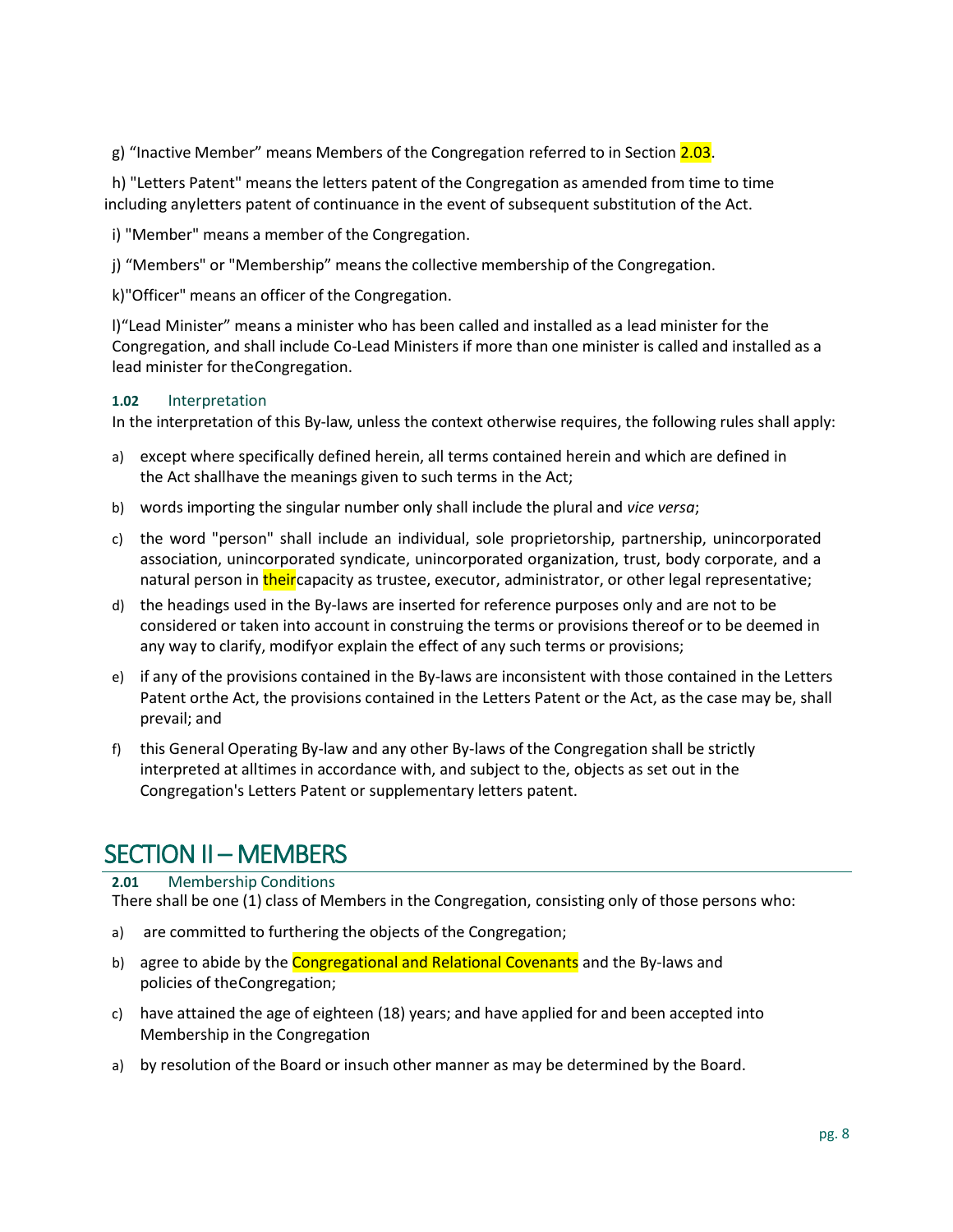#### <span id="page-8-0"></span>**2.02** Rights and Responsibilities of Members

Congregation Membership is not transferable. Membership shall carry the following rights and responsibilities:

- a) the responsibility to participate in Congregation activities and ministries as personal circumstances permit;
- b) the responsibility to financially support the work of the Congregation as personal circumstances permit;
- c) the right to attend, speak and participate at all meetings of Members;
- d) the right to a single vote either in person or by proxy at all meetings of Members;
- e) the right to serve on the Board of Directors and chair other committees of the Congregation if elected orappointed; and
- f) the right to be eligible for election or appointment as the Congregation's delegate at meetings of the CanadianUnitarian Council and the Unitarian Universalist Association.

#### <span id="page-8-1"></span>**2.03** Inactive Members

- a) A Member may request to be placed on the inactive roll.
- b) In the event that a Member is habitually absent from the Congregation or has not made a recorded financial contribution for a period of eighteen consecutive months without a reasonable explanation, that Member shall become an Inactive Member of the Congregation if the Board, in its sole discretion, places that person'sMembership in the Congregation on the inactive roll, after having provided sixty (60) days written notice by mail, electronic means such as e-mail or facsimile, courier or personal delivery to such person of its intentionto place that person's Membership on the inactive roll sixty (60) days thereafter.
- c) Inactive Members shall not have the right to vote at meetings of Members.
- d) An Inactive Member may request that their Membership in the Congregation be reinstated onto the active roll of Members, in which event the Board in its sole discretion shall determine whether such request will be granted.

#### <span id="page-8-2"></span>**2.04** Termination of Membership

- a) Subject to the Act, the interest of a Member in the Congregation is non-transferable and lapses and ceases toexist upon the earlier of the Member's resignation, death or removal in accordance with this By-law or in the event of the dissolution of the Congregation.
- b) Any Member may resign as a Member by delivering a written resignation to the President of the Board of theCongregation. A resignation shall be effective from the date specified in the resignation.
- c) A Member may be removed as a Member of the Congregation by resolution of the Board if the Member failsto maintain all of the qualifications of Membership set out in Section 2.01.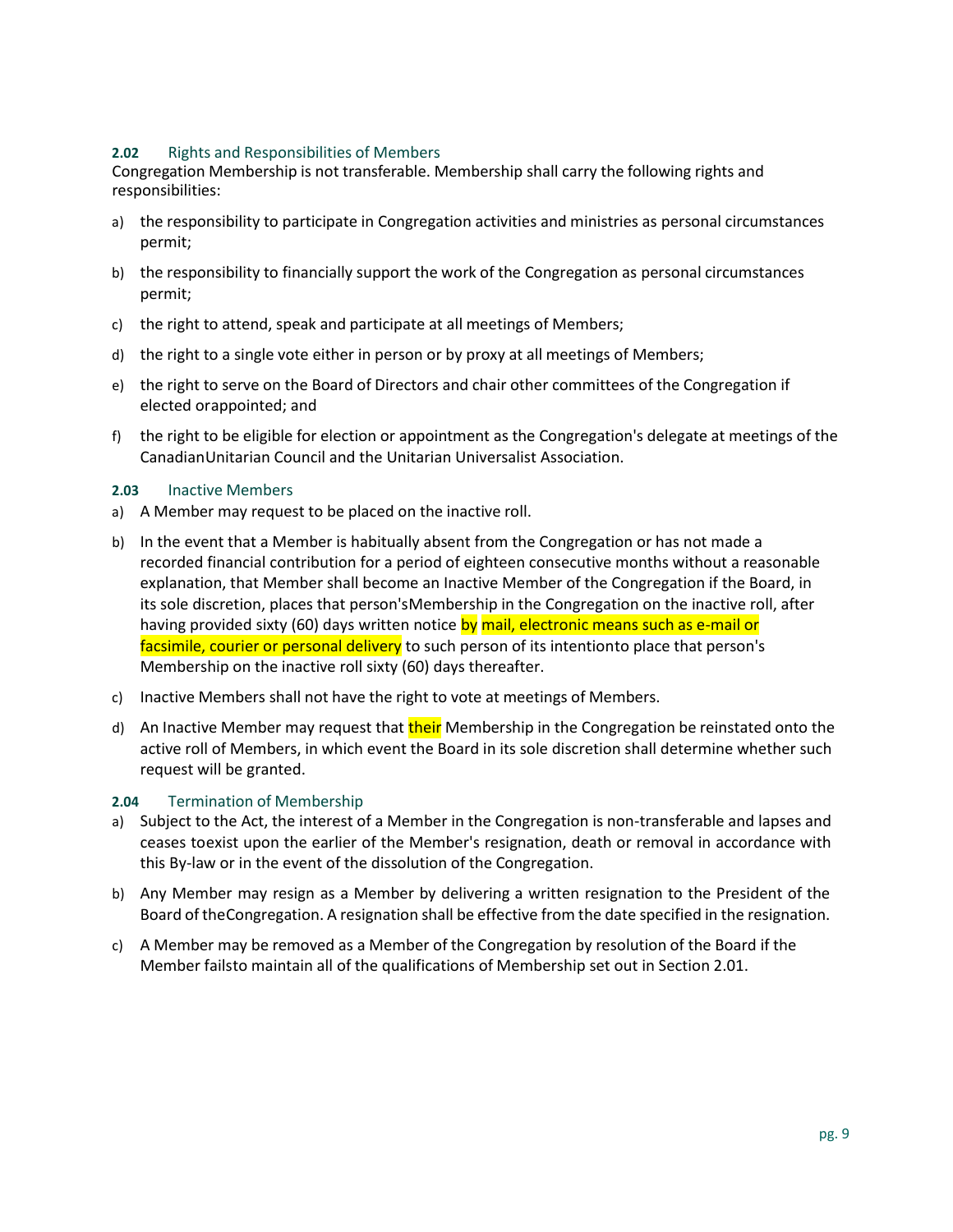- d) In the event that an Inactive Member has been on the inactive roll for a period of one (1) year, then that person's Membership may be terminated by a resolution of the Board, in which event the Secretary shall thereafter send written notice by mail, electronic means such as e-mail or facsimile, courier or personal delivery to such Inactive Member at their last known address to advise such person of the termination of theirMembership.
- e) Where a person is no longer a Member, then such person shall be deemed to have also automatically resignedas a Director, an Officer (if it is a requirement to be a Director to hold that particular Officer position) and/or acommittee member, as applicable, provided that the Board may in its discretion subsequently re-appoint suchindividual as a committee member if the Board deems it appropriate in the circumstances.

# <span id="page-9-0"></span>SECTION III – MEETINGS OF MEMBERS

## <span id="page-9-1"></span>**3.01** Meeting of Members

A "meeting of Members" or "Members' meetings" shall include an annual meeting of Members and a specialmeeting of Members.

## <span id="page-9-2"></span>**3.02** Annual Meetings

Subject to the By-laws, the Board shall call, at such date and time as it determines, an annual meeting of Membersfor the purpose of considering the financial statements and reports of the Congregation pursuant to the Act, electing Directors, electing Officers, electing the nominating committee, appointing the auditor and transacting such other business as may properly be brought before the meeting, provided that the annual meeting of Members shall be held within fifteen (15) months from the holding of the last annual meeting of Members.

## <span id="page-9-3"></span>**3.03** Special Meetings

The Board may at any time call a special meeting of Members for the transaction of any business that may properlybe brought before the Members. The Board shall call a special general meeting of Members on written requisition of Members carrying not less than 10% of the Members of the Congregation entitled to vote.

## <span id="page-9-4"></span>**3.04** Place of Meetings

Meetings of Members may be held at the building where the religious services are held, or at any other place in Ontario within 50 km of the building as the Board may determine. The Board may also determine that a meeting ofMembers be held entirely by electronic means that permit all participants to communicate adequately with each other during the Meeting. A person so participating in a meeting of Members is deemed to be present at the Meeting.

## <span id="page-9-5"></span>**3.05** Special Business

All business transacted at a special meeting or an annual meeting of Members, except consideration of theminutes of an earlier meeting, the financial statements and the auditor's report, election of Directors and reappointment of the incumbent auditor, constitutes special business.

## <span id="page-9-6"></span>**3.06** Notice of Meetings

Notice of the time and place of a meeting of Members shall be provided in the manner provided in Section 12.01of this By-law as follows: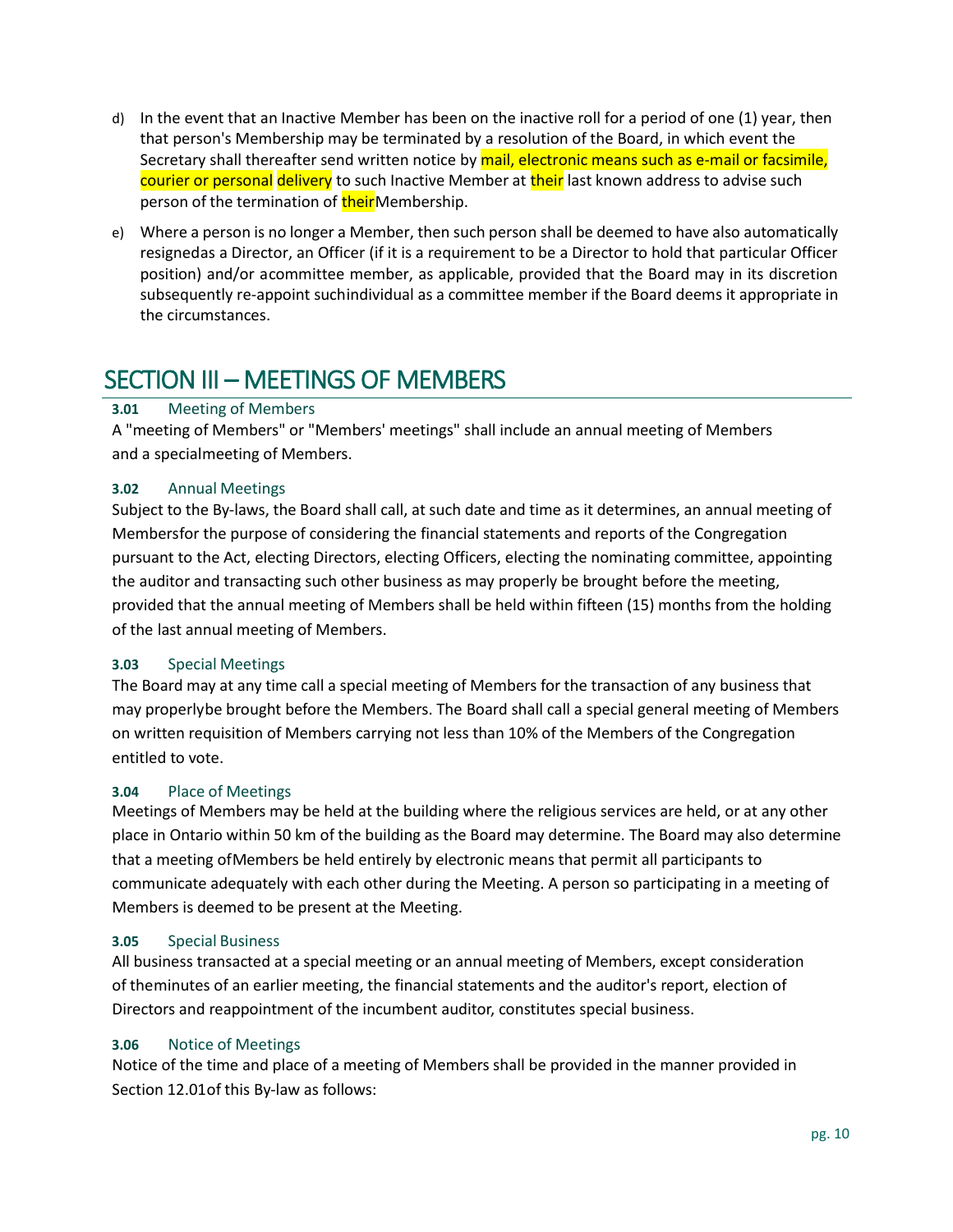- a) by mail, electronic means such as e-mail or facsimile, courier or personal delivery to each Member of theCongregation not less than ten (10) days before the meeting of Members is to take place; or
- b) by publication in a newspaper in the municipality in which a majority of the Members resides two (2)consecutive weeks before the meeting of Members is to take place,

Notice of a meeting of Members at which special business is to be transacted shall state the nature of that business in sufficient detail to permit the Member to form a reasoned judgment on the business and provide thetext of any resolution or By-law to be submitted to the meeting. Notice of a meeting of Members must remind Members that they have the right to vote by proxy.

#### <span id="page-10-0"></span>**3.07** Waiving Notice

A Member and any other person entitled to attend a meeting of Members may in any manner and at any time waive notice of a meeting of Members, and attendance of any such person at a meeting of Members is a waiver ofnotice of the meeting, except where such person attends a meeting for the express purpose of objecting to the transaction of any business on the grounds that the meeting is not lawfully called.

#### <span id="page-10-1"></span>**3.08** Persons Entitled to be Present

Persons entitled to be present at a meeting of the Members shall be those entitled to vote at the meeting, the Directors and the auditor of the Congregation and such other persons who are entitled or required under any provision of the Act, the Letters Patent or By-laws of the Congregation to be present at the meeting. Non-membercongregants may attend as observers. Any other person may be admitted only on the invitation of the chair of themeeting or with the consent of the meeting.

#### <span id="page-10-2"></span>**3.09** Chairperson of the Meeting

The chairperson of Members' meetings shall be the President of the Board, or the Vice President of the Board if the President of the Board is absent or unable to act. In the event that the President of the Board and the Vice- President of the Board are absent, the Members who are present and entitled to vote at the meeting shall chooseone of their number to chair the meeting.

#### <span id="page-10-3"></span>**3.10** Quorum

A quorum at any meeting of the Members (unless a greater number of Members are required to be present by theAct) shall be a fifteen percent (15%) of the Members of the Congregation, excluding the Inactive Members. If a quorum is present at the opening of a meeting of Members, the Members present may proceed with the business of the meeting even if a quorum is not present throughout the meeting. For the purpose of determining quorum, aMember may be present in person or by proxy.

#### <span id="page-10-4"></span>**3.11** Adjournment

The chairperson of any meeting of Members may with the consent of the meeting adjourn the same from time to time to a fixed time and place and no notice of such adjournment need be given to the Members. Any business may be brought before or dealt with at any adjourned meeting that might have been brought before or dealt withat the original meeting in accordance with the notice calling the same.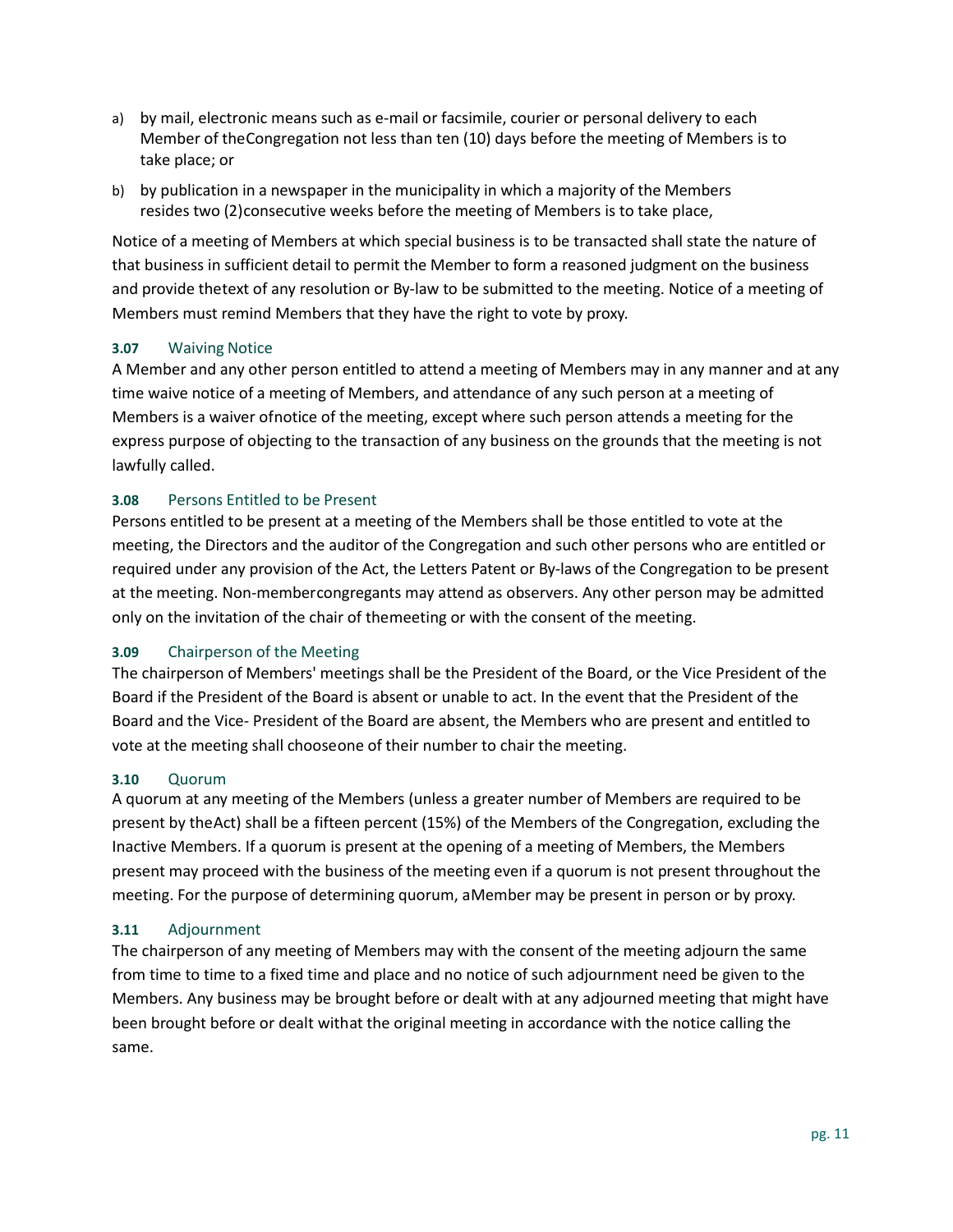#### <span id="page-11-0"></span>**3.12** Absentee Voting by Proxy

In accordance with and subject to the Act, every Member entitled to vote at a meeting of Members may appoint aproxyholder, who must be a Member and must not represent more than one Member, to attend and act at the meeting in the manner and to the extent authorized by the proxy and with the authority conferred by it subject tothe following:

- a) A proxy is valid only at the meeting in respect of which it is given or at a continuation of the meeting after anadjournment;
- b) A proxyholder has the same rights as the Member by whom they were appointed, including the right to speakat a meeting of Members in respect of any matter, to vote by way of a ballot at the meeting, to demand a ballot at the meeting and to vote at the meeting by show of hands or by equivalent electronic methods whenthe meeting is held entirely by electronic means; and
- c) A proxy and revocation of the proxy shall be in writing executed by the member or such member's attorney.An electronic copy of a proxy or revocation of the proxy from the member's email address of record will be accepted as valid.

#### <span id="page-11-1"></span>**3.13** Votes to Govern

At all meetings of the Members, every question shall be determined on a show of hands, or by equivalent electronic methods when the meeting is held entirely by electronic means, by a majority of votes cast unless otherwise specifically provided by the Act or by this By-law. In case of an equality of votes, the chairperson of themeeting in addition to an original vote shall have a second or casting vote.

#### <span id="page-11-2"></span>**3.14** Show of Hands or Equivalent Electronic Methods

Subject to the Act and this By-law, except where a ballot is demanded, voting on any question proposed for consideration at a Meeting of Members shall be by show of hands, or by equivalent electronic methods when the meeting is held entirely by electronic means**.** A declaration of the chair of the meeting as to whether or not the question or motion has been carried and an entry to that effect in the minutes of the meeting shall, in the absenceof evidence to the contrary, be evidence of the fact without proof of the number or proportion of the votes recorded in favour or against the motion.

#### <span id="page-11-3"></span>**3.15** Ballots

For any question proposed for consideration at a meeting of Members, either before or after a vote by show of hands, or by equivalent electronic methods when the meeting is held entirely by electronic means, has been taken,the chair of the meeting, or any three (3) Members or proxyholders may demand a ballot, in which case the ballot shall be taken in such manner as the chair directs and the decision of the Members on the question shall be determined by the result of such ballot.

#### <span id="page-11-4"></span>**3.16** Resolution in Lieu of Meeting

Except where the Act requires a meeting of Members with respect to the matter to be voted on by the Members, aresolution in writing, signed by Members entitled to vote on that resolution at a meeting of Members, is as valid asif it had been passed at a meeting of Members. A majority vote of the Members shall be required to approve any matter that can be voted on by written resolution. A copy of every resolution referred to above shall be kept with the minutes of meetings of Members.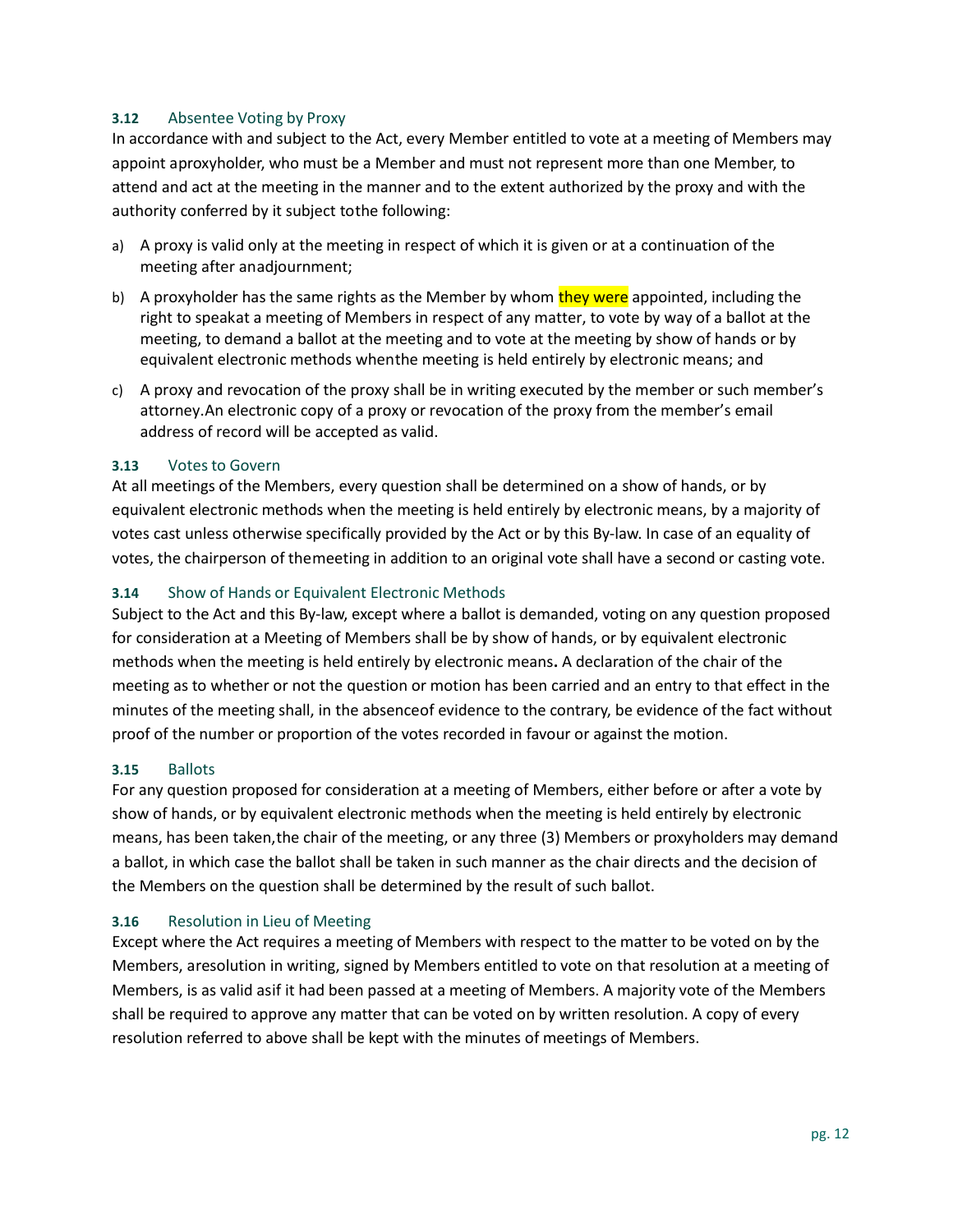### <span id="page-12-0"></span>**3.17** Rules of Order

Any questions of procedures at or for any meetings of the Members, which have not been provided for in this By-law or by the Acts, shall be determined by the chairperson of the meeting in accordance with the most current edition of *Robert's Rules of Order*.

## <span id="page-12-1"></span>SECTION IV – DIRECTORS

#### <span id="page-12-2"></span>**4.01** Number

There shall be (9) Directors. There shall be eight elected Directors and one *ex officio* Director.

#### <span id="page-12-3"></span>**4.02** Qualifications

- a) Each Director must fulfill all of the following qualifications:
	- i. is an active Member of the Congregation in good standing;
	- ii. has an active involvement within the Congregation;
	- iii. abides by the governing documents of the Congregation;
	- iv. has the power under law to contract;
	- v. has not been found by a court in Canada or elsewhere to be mentally incompetent or become amentally incompetent person at any time during their term as a Director: and
	- vi. does not have the status of a bankrupt or become one at any time during their term as a Director.
- b) The Officer of the Congregation who holds the position of immediate Past President shall be an *ex officio* Director of the Congregation, with voting privileges, and shall also meet all of the qualification requirementsfor an elected Director set out in Section 4.02 (a).

#### <span id="page-12-4"></span>**4.03** Authority of Board of Directors

Subject to the Act and the Letters Patent, the Board shall manage or supervise the management of the activitiesand affairs of the Congregation.

#### <span id="page-12-5"></span>**4.04** Election and Terms

- a) Subject to the provisions of this By-law, Directors shall be elected by the Members at an annual meeting; theimmediate Past President shall be an *ex officio* member of the Board with their term limited to one (1) year.
- b) The Directors' term of office shall be three (3) years calculated from the date of the meeting at which they areelected until the third (3rd) annual meeting next following or until their successors are elected; Where deemed necessary to maintain the intended rotation of Directors (section (c) below), the Nominating Committee may recommend terms of one (1) or two (2) years.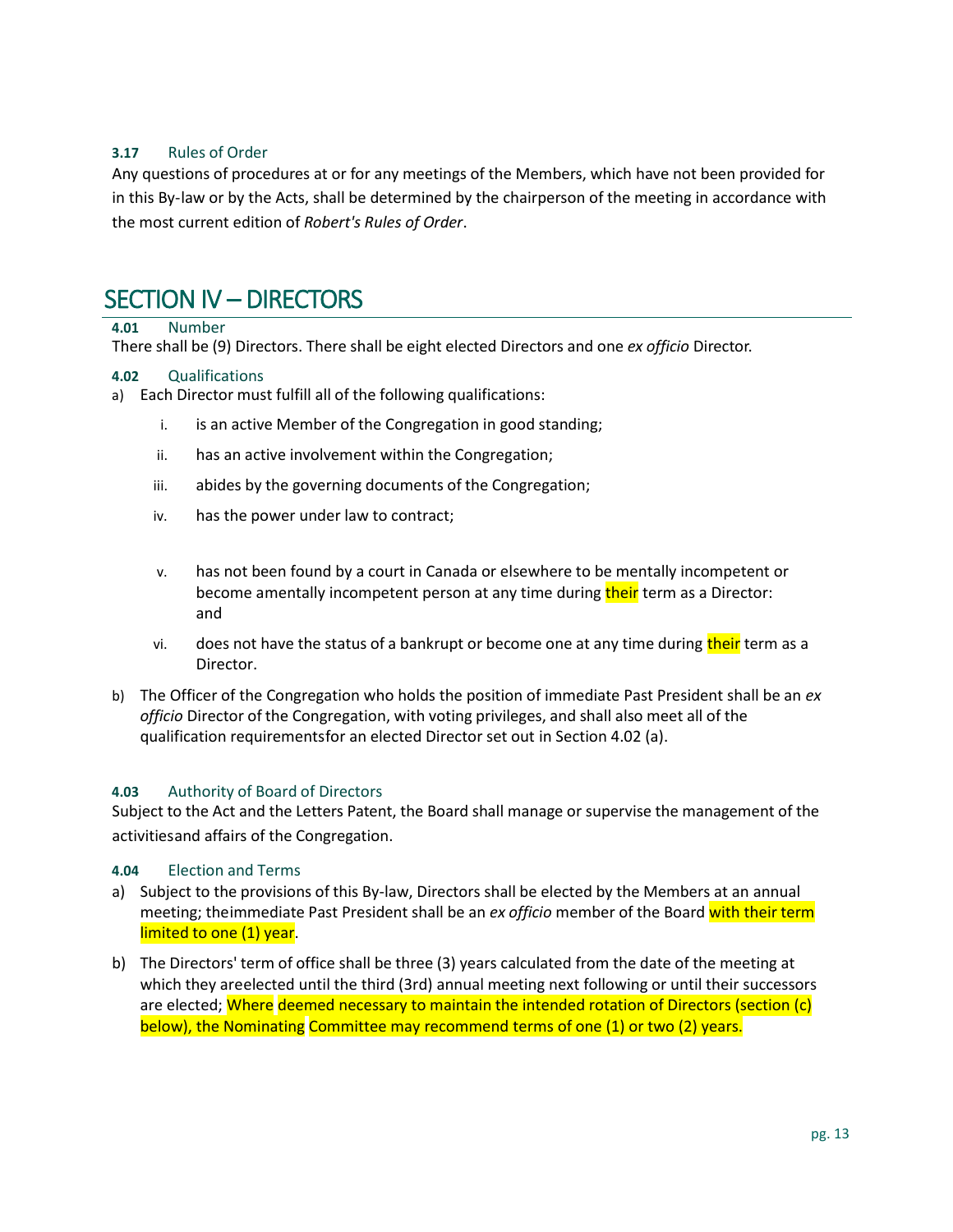- c) As much as possible, the elected Directors shall be elected and shall retire in rotation every three (3) years. Atthe first meeting of Members immediately after passage of this By-law, one third (1/3) of the Board shall be elected to hold office until the third annual meeting of Members next following, and one third (1/3) shall be elected to hold office until the second annual meeting of Members next following and one-third (1/3) shall beelected to hold office until the annual meeting of Members next following. Subsequently at each annual meeting of Members thereafter, members of the Board shall be elected to fill the position of those members of the Board whose term of office has expired and each Director so elected shall hold office until the end of the third meeting of Members after their election.
- d) The maximum length of continuous service for an elected Director is six (6) years. A Director will be eligible forre-election to the Board at the end of their term up to the maximum length of continuous service provided that such Director continues to meet the qualification requirements to be a Director. Upon the completion of the maximum length of continuous service on the Board, a minimum of one (1) year absence is required before eligibility for re-election to membership on the Board is restored.

#### <span id="page-13-0"></span>**4.05** Consent

A Director who is elected or appointed must consent to hold office as a Director by:

- a) not refusing to hold office if such person is present at the meeting when the election or appointment takesplace,
- b) consenting to hold office in writing before the election or appointment takes place or within ten (10) daysafter it if such person is not present at the meeting, or
- c) by acting as a Director pursuant to such person's election or appointment.

#### <span id="page-13-1"></span>**4.06** Vacation of office

A Director ceases to hold office when the Director dies, resigns, is removed from office by the Members, becomesdisqualified to serve as Director, acquires the status of a bankrupt, becomes mentally incompetent or is convictedof any criminal offence. Where a person is no longer a Director, then such person shall be deemed to have also automatically resigned as, an Officer (if it is a requirement to be a Director to hold that particular Officer position) and/or a committee member, as applicable, provided that the Board may in its discretion subsequently re-appointsuch individual as a committee member if the Board deems it appropriate in the circumstances. An *ex officio* Director ceases to be a Director if they no longer hold the immediate Past President position.

#### <span id="page-13-2"></span>**4.07** Resignation

A Director may resign from office by giving a written resignation to the President or Secretary of the Congregationand such resignation becomes effective when received by the President or Secretary or at the time specified in theresignation, whichever is later.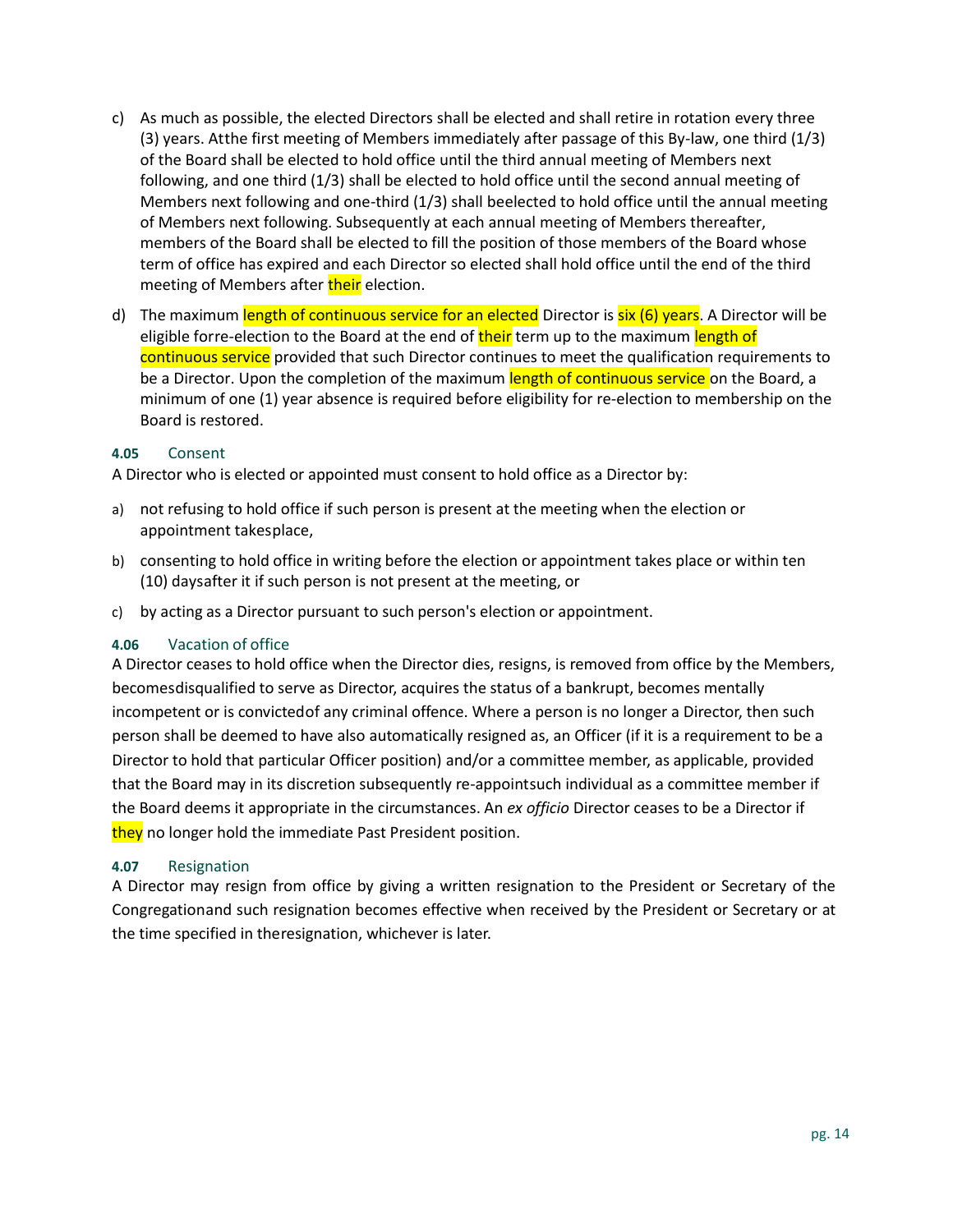#### <span id="page-14-0"></span>**4.08** Removal

Subject to the Act, the Members may, by resolution passed at a meeting of Members, remove any Director from office before the expiration of the Director's term and may elect a qualified individual to fill the resulting vacancy for the remainder of the term of the Director so removed, failing which such vacancy may be filled by the Board. ADirector shall be automatically removed from their office if they no longer fulfil all of the qualifications to be a Director in Section 4.02 as determined in the sole discretion of the Board.

#### <span id="page-14-1"></span>**4.09** Filling Vacancies

Subject to Section 4.08 above and to the provisions of the Act, a vacancy on the Board may be filled by a qualified individual by resolution of a quorum of the Board. The individual so appointed shall hold office until the next Annual Meeting, at which time a person shall be elected to fill the vacancy for the remainder, if any, of the currentterm. If there is not a quorum of Directors, the Directors then in office shall forthwith call a special meeting of Members to fill the vacancy and, if they fail to call a meeting or if there are no Directors then in office, the meetingmay be called by any Member. If a vacancy of an *ex officio* Director occurs at any time, such vacancy shall continueuntil the office of Past President is filled, at which time the person who holds such office will be deemed to be an *ex officio* Director.

#### <span id="page-14-2"></span>4.10 Remuneration of Directors

The Directors shall serve as such without remuneration and no Director shall directly or indirectly receive anyprofit from occupying the position of Director; provided that a Director may be reimbursed for reasonable expenses incurred by the Director in the performance of the Director's duties.

# <span id="page-14-3"></span>SECTION V – MEETINGS OF DIRECTORS

#### <span id="page-14-4"></span>**5.01** Place of Meetings

Meetings of the Board may be held at the head office of the Congregation or at any other place within or outsideof Canada, as the Board may determine.

#### <span id="page-14-5"></span>**5.02** Calling of Meetings

Meetings of the Board may be called by the President of the Board, the Vice-President of the Board or any two (2)Directors at any time.

#### <span id="page-14-6"></span>**5.03** Notice of Meeting

Unless sent by mail, forty-eight (48) hours' notice of a meeting of the Board shall be given to each Director. Notice of any such meeting that is sent by mail shall be served in the manner specified in Section 12.01 of this By-law not less than fourteen (14) days (exclusive of the day on which the notice is delivered or sent but inclusive of the date for which the notice is given) before the meeting is to take place. Notwithstanding the foregoing, notice of a meeting shall not be necessary if all of the Directors are present, and none objects to the holding of the meeting, or if those absent have waived notice of or have otherwise signified their consent to the holding of such meeting. Notice of an adjourned meeting is not required if the time and place of the adjourned meeting is announced at theoriginal meeting.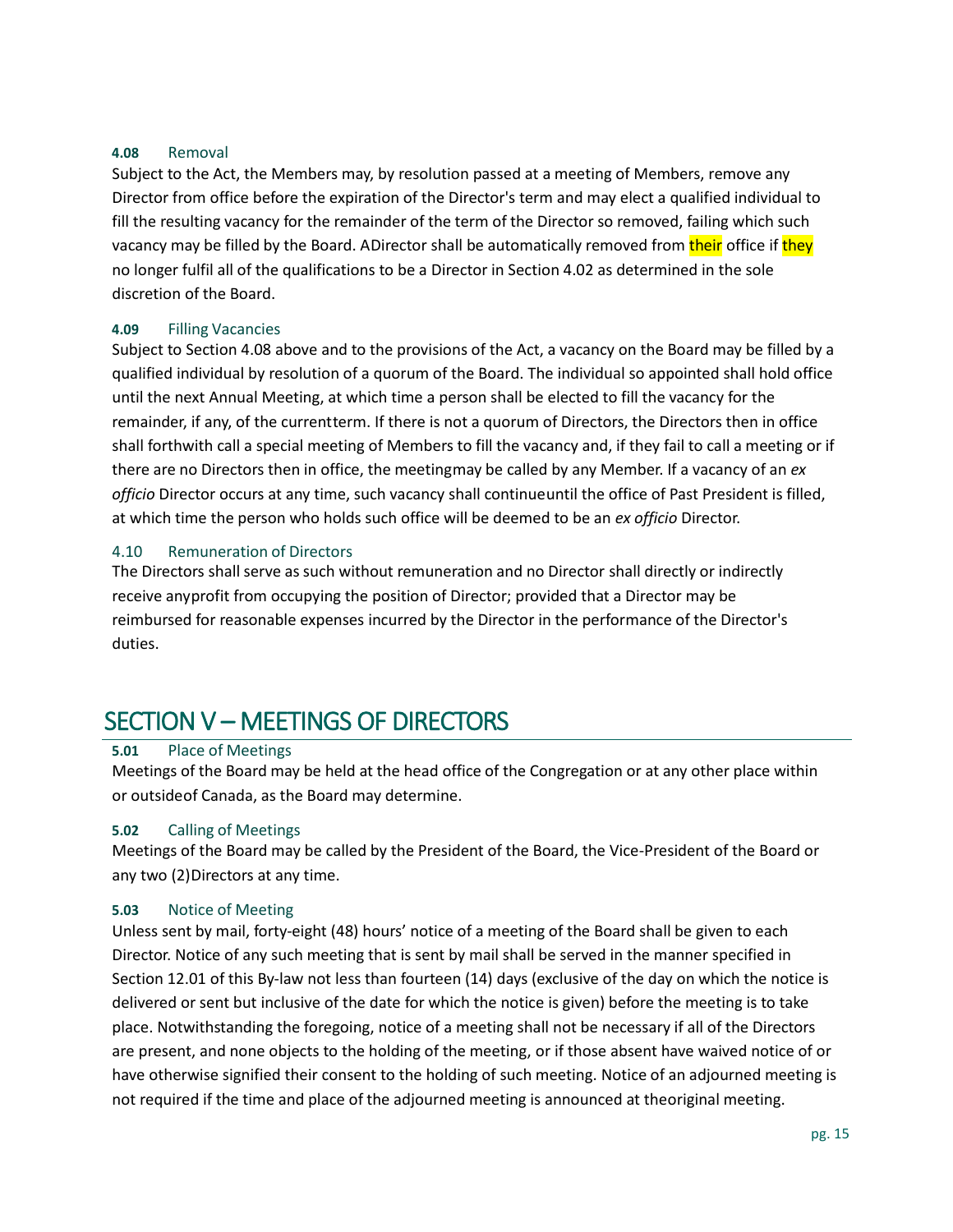### <span id="page-15-0"></span>**5.04** First Meeting of New Board

Provided that a quorum of Directors is present, a newly elected Board may, without notice, hold its first meetingimmediately following the meeting of Members at which such Board is elected.

#### <span id="page-15-1"></span>**5.05** Regular Meetings

The Board may appoint a day or days in any month or months for regular meetings of the Board at a place and hour to be named. A copy of any resolution of the Board fixing the place and time of such regular meetings of the Board shall be sent to each Director forthwith after being passed and no other notice shall be required for any suchregular meeting.

#### <span id="page-15-2"></span>**5.06** Quorum

A quorum for the transaction of business at any meeting of the Board shall be a majority of the Directors then in office, provided that vacancies on the Board shall not be included when establishing the requisite quorum; but inno case shall the quorum be less than 2/5 of the Board taking into account vacancies on the Board. Only those Directors present in person, by telephone or electronically shall be counted in determining whether or not a quorum is present.

#### <span id="page-15-3"></span>**5.07** 'Participation at Meeting by Telephone or Electronic Means

If a majority of the Directors consent, either at a Board meeting by resolution or by consents signed individually bya majority of the Directors, a meeting of the Board of Directors may be held using telephonic, electronic or other means permitting all participants to communicate adequately with each other during the meeting provided that:

- a) the Board of the Congregation has passed a resolution addressing the mechanics of holding such a meetingand dealing specifically with how security issues should be handled, the procedure for establishing quorumand recording votes; and
- b) each Director has equal access to the specific means of communication to be used,

A Director participating in the meeting by such means shall be deemed for the purposes of the Act to have beenpresent at that meeting. A written consent pursuant to this Section may be given before or after the meeting towhich it relates and may be a "blanket" consent, relating to all meetings of the Board and/or committees of the Board.

#### <span id="page-15-4"></span>**5.08** Chairperson of the Meeting

The chairperson of Board meetings shall be the President of the Board, or the Vice President of the Board if thePresident of the Board is absent or unable to act. In the event that the President of the Board and the Vice- President of the Board are absent, the Directors who are present shall choose one of their number to chair themeeting.

#### <span id="page-15-5"></span>**5.09** Votes to Govern

Each Director is authorized to exercise one (1) vote. At all meetings of the Board, every question shall be decidedby a majority of the votes cast on the question. In case of an equality of votes, the chairperson of the meeting in addition to an original vote shall have a second or casting vote.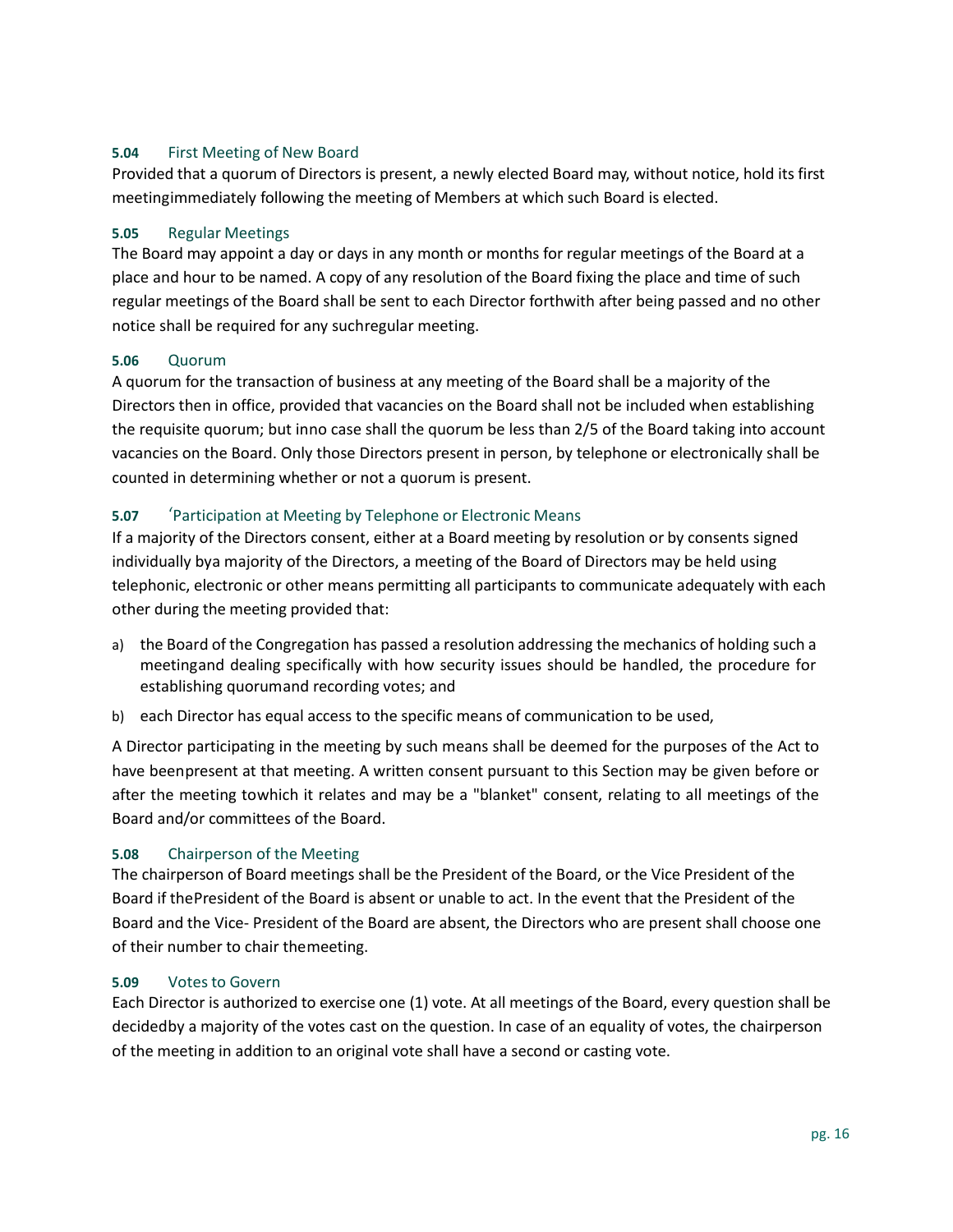#### <span id="page-16-0"></span>**5.10** Disclosure of Interest

- a) Prohibition Save and except where specifically permitted by law and as approved by the Board, a Director and their family members shall not enter into a contract, business transaction, financial arrangement or othermatter with the Congregation in which the Director or any of their family members has any direct or indirect personal interest, gain or benefit.
- b) Disclosure Any Director who has any direct or indirect personal interest, gain or benefit in an actual or proposed contract, business transaction, financial arrangement or other matter with the Congregation asdescribed in (a) above, whether permitted by law or not, shall declare their interest therein at the first opportunity at a meeting of the Board.
- c) Material Interest Notwithstanding the provisions in this Section herein, no disclosure or prohibition of involvement is required in relation to any actual or proposed contract, business transaction, financial arrangement, or other matter with the Congregation unless the direct or indirect personal interest, gain or benefit of the Director in such contract, business transaction, financial arrangement or other matter is of a material nature. The phrase "material nature" shall mean that the Director in question, directly or indirectly, ispersonally receiving a material benefit or gain of some kind, either financially or otherwise, with the determination of "material nature" in such circumstances to be determined by the Board from time to time, subject to the overriding compliance with the common law concerning conflict of interest of Directors asfiduciaries and the provisions of the Act.
- d) Procedure Where Disclosure The chair of Board meetings shall request any Director who has declared a direct or indirect (i.e. through their family members) personal interest, gain or benefit in any proposed contract, business transaction, financial arrangement, or other matter with the Congregation, to absent themselves during the discussion of and vote upon the matter, with such action being recorded in the minutes.
- e) Consequences of Contravention In the event that the Board proceeds with a contract, business transaction,financial arrangement, or other matter, in which a Director has a direct or indirect personal interest, gain or benefit in contravention of this Section herein, save and except where permitted by law and approved by a resolution of a majority of the votes cast at a Board meeting, such Director shall be required to immediately resign from the Board, failing which they shall be deemed to have resigned from the Board upon the passing of a Board resolution to that effect

#### <span id="page-16-1"></span>**5.11** Confidentiality

Every Director, Officer, committee member, employee and volunteer, shall respect the confidentiality of mattersbrought before the Board or before any committee of the Board, or any matter dealt with in the course of employment or involvement of such person in the activities of the Congregation.

#### <span id="page-16-2"></span>**5.12** Delegation

Subject to the Act, the Board may appoint from their number a managing Director or a committee of Directors anddelegate to the managing Director or committee any of the powers of the Board.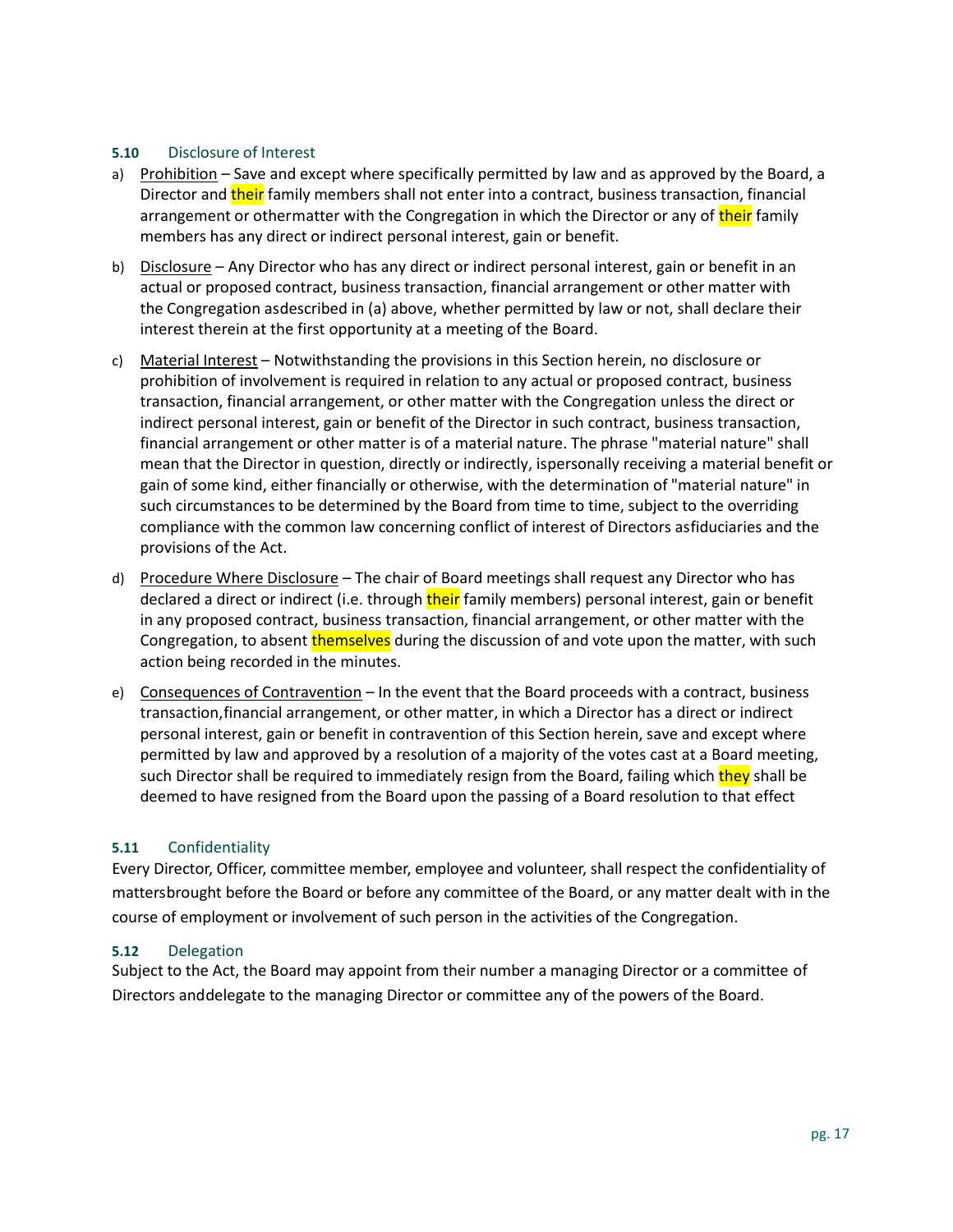#### <span id="page-17-0"></span>**5.13** Remuneration of Officers, Agents, Employees

The remuneration of Officers, agents, employees and committee members shall, subject to the other provisions ofthis By-law, be fixed by the Board by resolution provided that the Board may delegate this function to an Officer orOfficers of the Congregation.

## <span id="page-17-1"></span>SECTION VI – COMMITTEES

#### <span id="page-17-2"></span>**6.01** Establishment of Committees

The Board may from time to time appoint any committee or other advisory body, as it deems necessary or appropriate for such purposes and, subject to the Act, with such powers as the Board shall see fit. Any such committee may formulate its own rules of procedure, subject to any Board policy or directions as the Board mayfrom time to time make. Any committee member may be removed by resolution of the Board of Directors.

#### <span id="page-17-3"></span>**6.02** Nominating Committee

The Congregation shall have a nominating committee for the purpose of preparing and submitting a slate ofcandidates for elections at the annual meeting of Members.

- a) The nominating committee shall consist of a Chair and five (5) members.
- b) The President, in consultation with the Board, shall propose a slate of candidates for the nominatingcommittee, all of whom must be Members of the Congregation who are qualified to vote.
- c) The Secretary shall notify the Congregation of the slate of candidates for the nominating committee by mail, electronic means such as e-mail or facsimile, courier or personal delivery to each Member of the Congregationnot less than ten (10) days before the meeting of Members is to take place. Additional nominations may be submitted to the Secretary by electronic means or in writing provided they are seconded and have been consented to by the nominee who must be a Member qualified to vote.
- d) The members of the nominating committee shall be elected at a Meeting of Members from the slate of candidates proposed by the President and any additional nominations received by the Secretary in accordancewith section 6.02 (c). The Chair of the nominating committee shall be appointed by the President in consultation with the Board.
- e) The term for members of the nominating committee shall be three years and shall begin at the end of themeeting at which they are elected and continue to the end of the third annual following their election.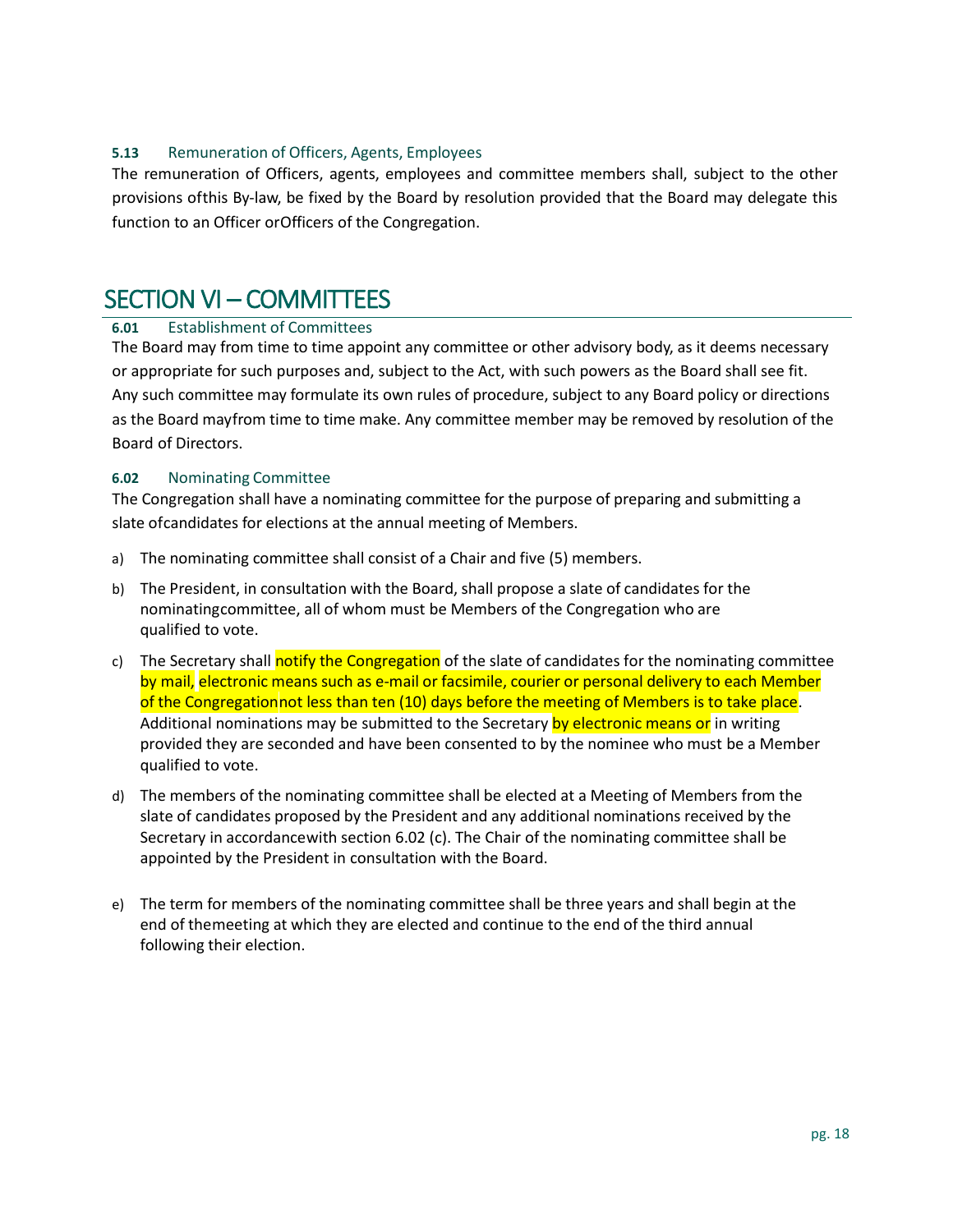- f) As much as possible, the members of the nominating committee shall be elected and shall retire in rotation every three (3) years. At the first meeting of Members immediately after passage of this By-law, one third (1/3) of the nominating committee shall be elected to hold office until the third annual meeting of Members next following, and one third (1/3) shall be elected to hold office until the second annual meeting of Membersnext following and one-third (1/3) shall be elected to hold office until the annual meeting of Members next following. Subsequently at each annual meeting of Members thereafter, members of the nominating committee shall be elected to fill the position of those members of the nominating committee whose term of office has expired and each member of the nominating committee so elected shall hold office until the end ofthe third meeting of Members after **their** election.
- g) The maximum number of terms for each member of the nominating committee is two (2) terms of three (3) years. A member of the nominating committee will be eligible for re-election to the nominating committee atthe end of their term up to the maximum number of terms provided that such member of the nominating committee continues to meet the qualification requirements to be a member of the nominating committee. Upon the completion of the maximum term on the nominating committee, a minimum of one (1) year absence is required before eligibility for reelection to membership on the nominating committee is restored.
- h) A quorum for the transaction of business at any meeting of the nominating committee shall be a majority ofthe members of the committee, provided that vacancies on the committee shall not be included when establishing the requisite quorum; but in no case shall the quorum be less than 2/5 of the committee takinginto account vacancies on the committee. Only those members present in person, by telephone or electronically shall be counted in determining whether or not a quorum is present.
- i) Any member of the nominating committee may be removed from the nominating committee by a resolutionof the Members at a Membership meeting duly called for that purpose. A vacancy occurring from such removal or from a resignation of membership on the nominating committee shall be filled by a qualified individual by resolution of a quorum of the Board. The individual so appointed shall hold office until the nextAnnual Meeting, at which time a person shall be elected to fill the vacancy for the remainder, if any, of the current term, by an election by the Members.
- j) The nominating committee shall prepare and submit a slate of candidates for the Board and the Officers andother positions that the Board determines are needed from time to time.
- k) The nominating committee shall solicit suggestions for candidates from the Members and the Lead Minister atleast twelve weeks before the annual meeting of Members.
- l) The nominating committee shall consider the potential candidates' individual capabilities and willingness to serve and the need for the Board to be representative of the range of views and interests found in the Congregation. The nominating committee shall ensure that all candidates are qualified and obtain the consentof all candidates before presenting their names to the Congregation.
- m) The Secretary, on behalf of the Nominating Committee, shall notify the Congregation by mail, electronic means such as e-mail or facsimile, courier or personal delivery to each Member of the Congregation not lessthan ten (10) days before the meeting of Members is to take place, the slate of candidates for the Board andOfficer positions and their biographical data.
- n) If requested by the President, the nominating committee will make recommendations for Committee Chairs.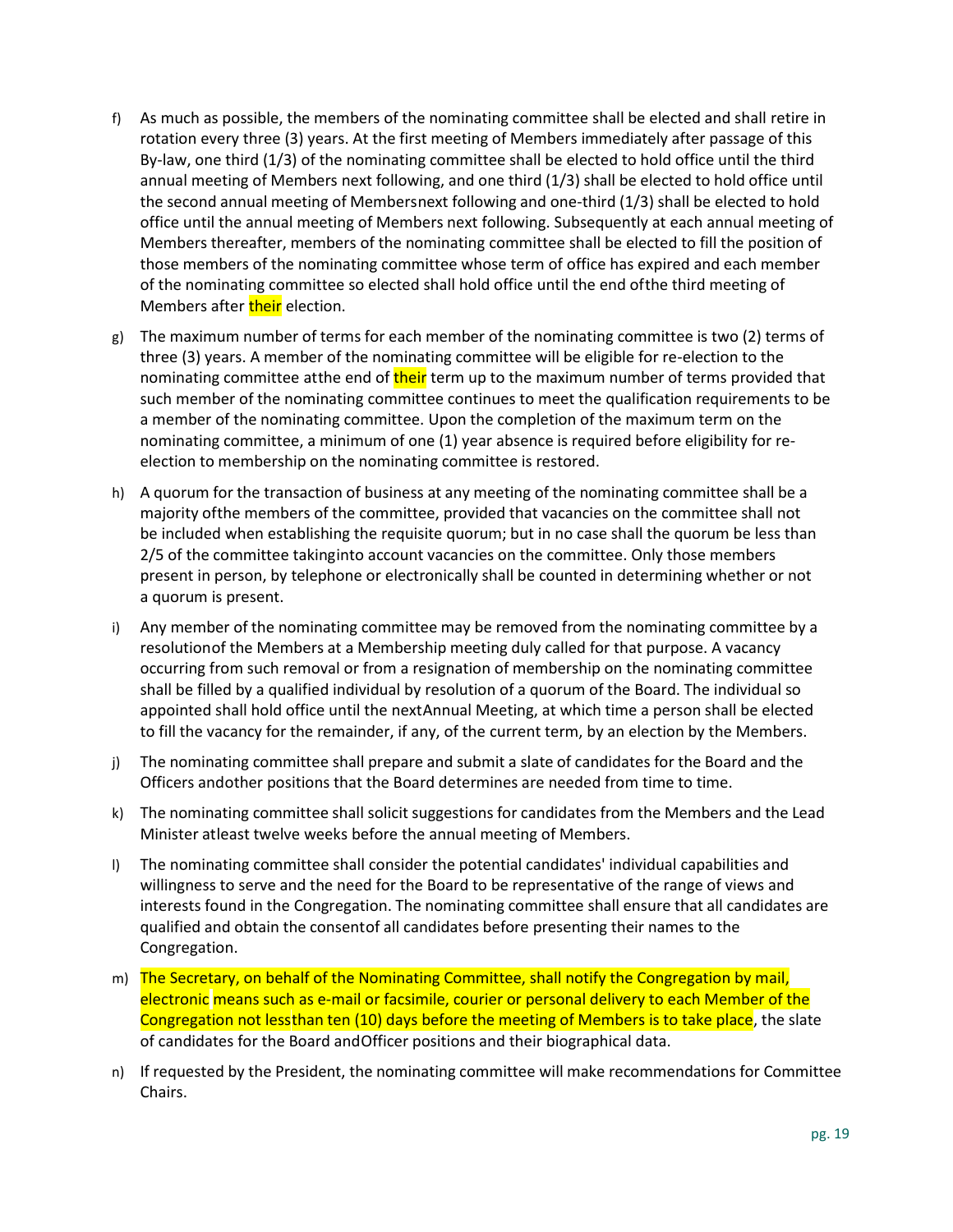# <span id="page-19-0"></span>SECTION VII – MINISTERS

### <span id="page-19-1"></span>**7.01** Definition and Duties of the Lead Minister

The Lead Minister shall be the primary spiritual overseer of the Congregation and shall be deemed by virtue of their position to be a Member of the Congregation, which Membership shall terminate upon termination of their position as Lead Minister. If the Congregation calls two Co-Lead Ministers to the position of Lead Minister, they shall be co-equal, and their duties and rights identical to those of a Lead Minister. The duties and rights of the LeadMinister shall be as follows:

- a) to provide spiritual leadership for the Congregation and to work in co-operation with the Board of Directors inimplementing such spiritual leadership;
- b) to work in conjunction with the Board of Directors in formulating and recommending Board Policies and By-law Policies to the Congregation as may be necessary from time to time;
- c) to exercise general supervisory authority over all staff members of the Congregation;
- d) to be in full agreement with, uphold and be subject to the Governing Documents of the Congregation and theduty to uphold the teachings of the Congregation as set out in the Governing Documents of the Congregation;
- e) to be an *ex officio* member without power to vote (or appoint a designate without power to vote) on allCommittees of the Congregation, with the exception of the Board of Directors; and
- f) to receive notification and minutes of all meetings of the Board of Directors, to be present and fully participateat all such meetings, provided that, except where permitted by law, the Lead Minister shall not be a Director nor have a vote thereon and shall not be present when the Board of Directors is discussing their position, salary or benefits, but may in the discretion of the Board be present when the Board of Directors is discussing other aspects of their position.

## <span id="page-19-2"></span>**7.02** Definition and Duties of Additional Ministers

Additional Ministers may be appointed by the Board for the purpose of undertaking such ministries as the Lead Minister and the Board determines are necessary for the Congregation. An additional Minister by virtue of their position shall be deemed to be a Member of the Congregation, which Membership shall terminate upon termination of their position as Minister. Additional Ministers may be removed by the Board. The duties and rightsof an additional Minister shall be as follows:

- a) to fulfill the ministry description established for their position by the Board;
- b) to provide spiritual leadership to the Congregation and to work in conjunction with the Lead Minister and theDirectors in implementing such spiritual leadership;
- c) to work in conjunction with the Lead Minister and the Directors in formulating and recommending BoardPolicies and By-law Policies to the Congregation as may be necessary from time to time;
- d) to be in full agreement with, uphold, and be subject to the Governing Documents of the Congregation and theduty to uphold the teachings of the Congregation as set out in the Governing Documents of the Congregation;
- e) to be subject to the authority and direction of the Lead Minister; and
- f) to receive notification and minutes of all meetings of the Board of Directors, to be present and fully participateat all such meetings, provided that the Minister shall not be a Director nor have a vote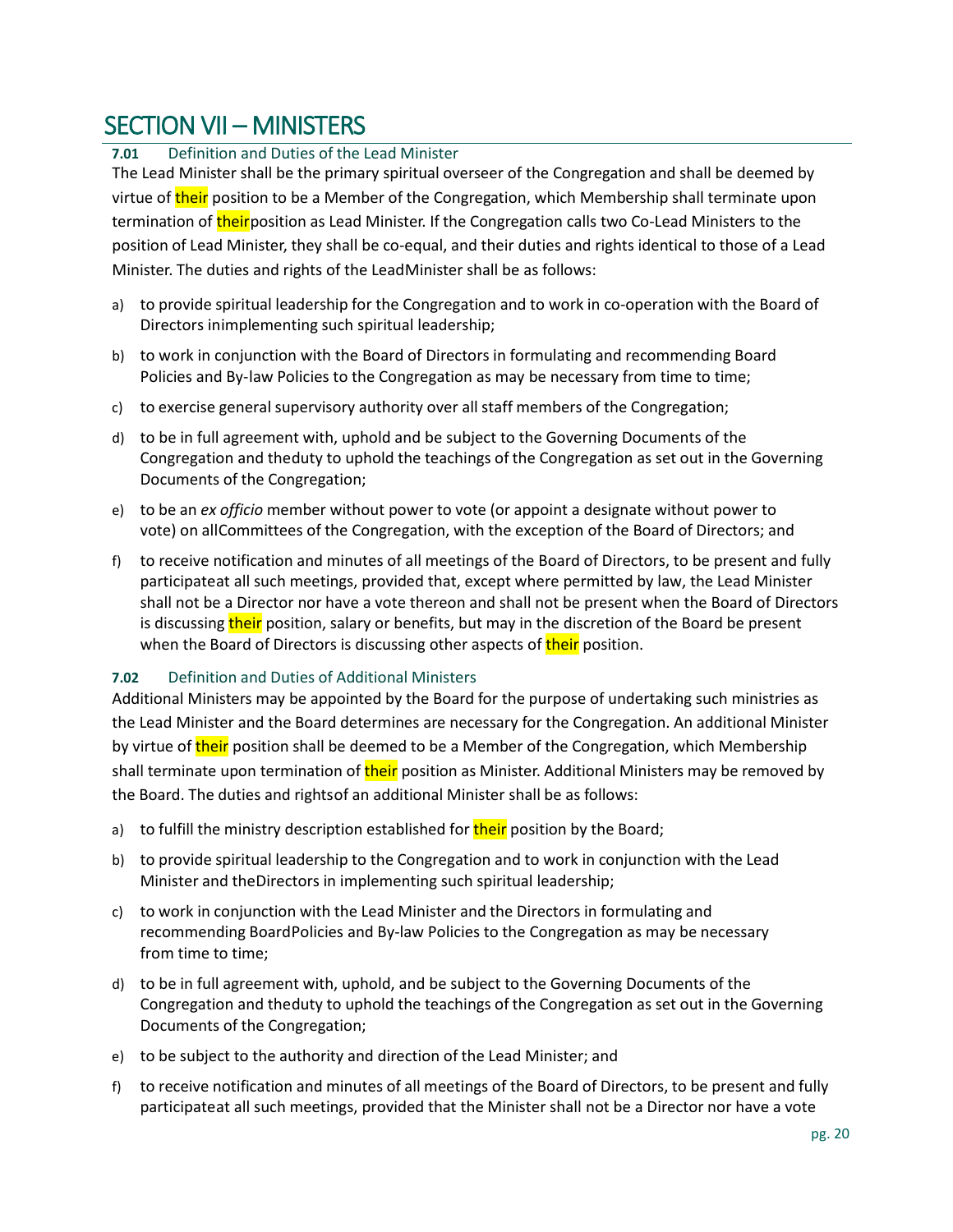thereon and shall not be present when the Board of Directors is discussing their position, salary or benefits, but may in the discretion of the Board be present when the Board of Directors is discussing other aspects of their position.

#### <span id="page-20-0"></span>**7.03** The Calling of Ministers

a) Establishment of Ministerial Search Committee – Whenever a vacancy in the position of Lead Minister occurs aSearch Committee will be established by the Board and the new Lead Minister will be called by the Members of the Congregation in accordance with a process established by Board policy. The Board policy shall include a provision that the Lead Minister must be called by a resolution passed by at least a majority of the votes cast at a Meeting of Members duly called for the purpose of calling the Lead Minister.

#### <span id="page-20-1"></span>**7.04** Removal of Lead Minister

- b) A Lead Minister may be removed from their position for any reason upon a resolution passed by a majority of the votes cast at a Meeting of Members duly called for the purpose of authorizing the removal of the Minister.
- c) Nothing contained in the said procedure shall preclude the Lead Minister from receiving whatever notice or equivalent monetary settlement is legally appropriate in the circumstances, if any. In the event of a disagreement between the Congregation and the Lead Minister concerning the amount of notice or monetarysettlement, if any, that is appropriate, or the manner in which the Lead Minister has been removed, then before any legal action is commenced the matter shall first be referred to a person mutually acceptable to theCongregation and the Lead Minister to resolve such dispute through mediation in a spirit of conciliation worthy of maintaining a faithful witness to the Congregation and the community at large.
- d) The removal of the Lead Minister from the Congregation shall be deemed to constitute their removal as aMember of the Congregation, and where applicable, as an *ex officio* member on all Committees.

# <span id="page-20-2"></span>SECTION VIII – OFFICERS

#### <span id="page-20-3"></span>**8.01** Election

The Officers of the Congregation shall be the President, the Vice-President, Secretary, and Treasurer. All Officers shall be Members of the Congregation and elected by the Members at an annual meeting of the Congregation. An Officer may, but need not be, a Director unless this By-law otherwise provides. Two or more offices may be held bythe same person.

#### <span id="page-20-4"></span>**8.02** Description of Offices

Unless otherwise specified by the Board (which may, subject to the Act, modify, restrict or supplement such dutiesand powers), the Officers of the Congregation, shall have the following duties and powers associated therewith;

- a) President The President of the Board shall be a Director. The President of the Board shall, when present,preside at all meetings of the Board, committees of Directors, if any, and the Members.
- b) Vice-President The Vice-President of the Board shall be a Director. If the President of the Board is absent oris unable or refuses to act, the Vice-President of the Board, if any, shall, when present, preside at all meetingsof the Board, committees of Directors, if any, and the Members.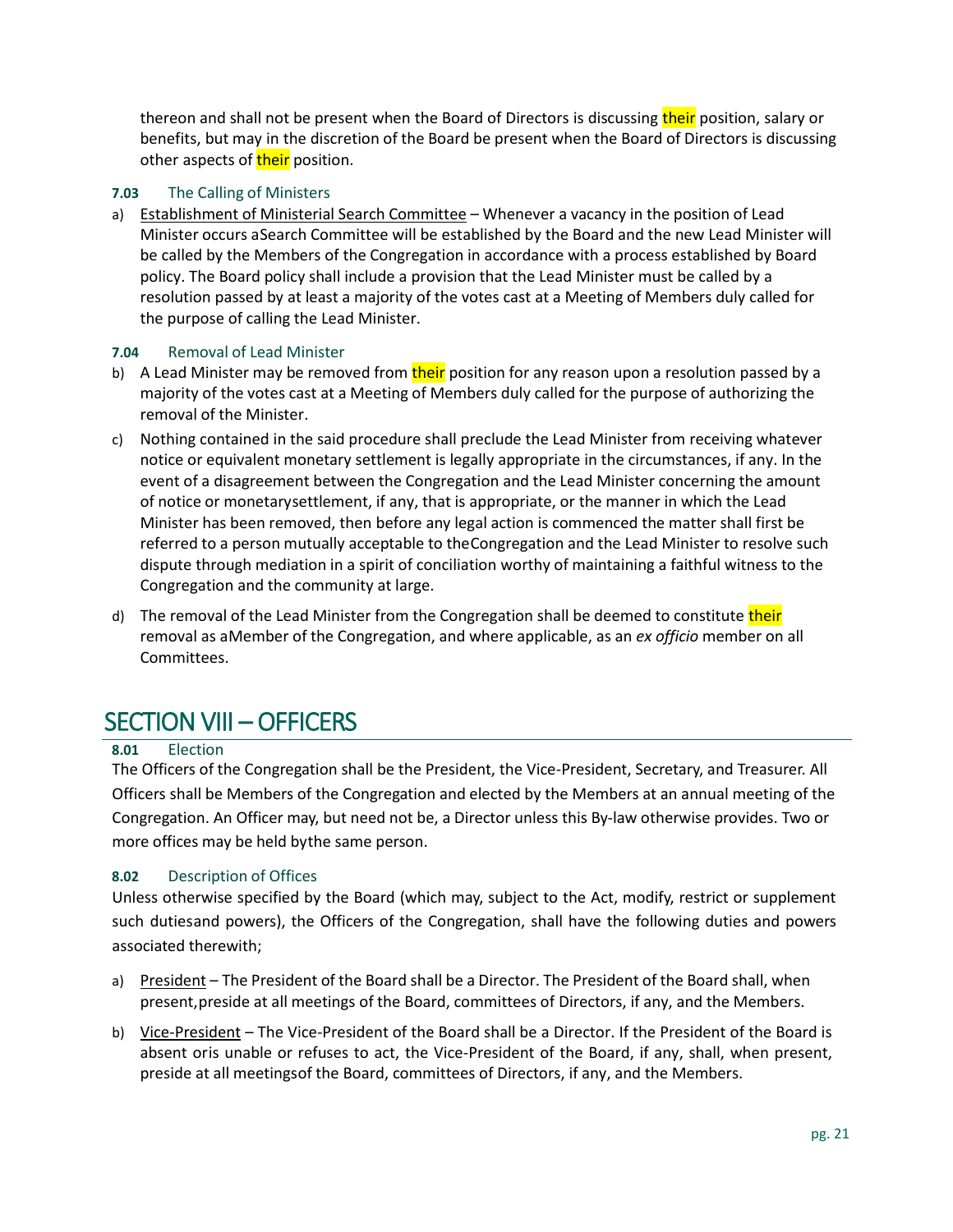- c) Secretary The Secretary, when in attendance, shall be the secretary of all meetings of the Board, Members and committees of the Board and, whether or not the Secretary attends, the Secretary shall enter or cause tobe entered in the Congregation's minute book, minutes of all proceedings at such meetings; the Secretary shall give, or cause to be given, as and when instructed, notices to Members, Directors, the auditor and members of committees; the Secretary shall be the custodian of the corporate seal as well as all books, papers, records, documents and other instruments belonging to the Congregation.
- d) Treasurer The Treasurer shall be responsible for the maintenance of proper accounting records in compliance with the Act as well as the deposit of money, the safekeeping of securities and the disbursementof funds of the Congregation; whenever required, the Treasurer shall render to the Board an account of all such person's transactions as Treasurer and of the financial position of the Congregation.

The duties of all other Officers of the Congregation shall be such as the terms of their engagement call for or theBoard requires of them.

#### <span id="page-21-0"></span>**8.03** Term of Office

- a) Officers shall hold their position for a period of one (1) year calculated from the date of the meeting at whichthey are elected until the first annual meeting next following or until their successors are elected.
- b) Officers may be re-elected to the same Officer position, normally for up to two (2) terms. The permissible number of consecutive one-year terms in the same Officer position maybe extended to a maximum of four (4)such terms where the Members believe that such an extension is warranted and beneficial. Upon the completion of the maximum term for the same Officer position, a minimum of one (1) year absence is required before eligibility for re-election to the same Officer position is restored.

#### <span id="page-21-1"></span>**8.04** Vacancy in Office

In the absence of a written agreement to the contrary, the Board may remove, whether for cause or without cause, any Officer of the Congregation. Unless so removed, an Officer shall hold office until the earlier of:

- a) the expiry of the then current term of office;
- b) the Officer's successor being appointed;
- c) the Officer's resignation;
- d) such Officer ceasing to be a Director (if a necessary qualification of this appointment); or
- e) such Officer's death,

Whichever shall first occur. If the office of any Officer of the Congregation shall be or become vacant, the Directorsmay, by resolution, appoint a person to fill such vacancy.

#### <span id="page-21-2"></span>**8.05** Remuneration of Officers

The remuneration of all Officers appointed or elected by the Board shall be determined from time to time by resolution of the Board except that no Officer who is also a Director shall be entitled to receive remuneration for acting as such. All Officers shall be entitled to be reimbursed for reasonable expenses incurred in the performanceof the Officer's duties.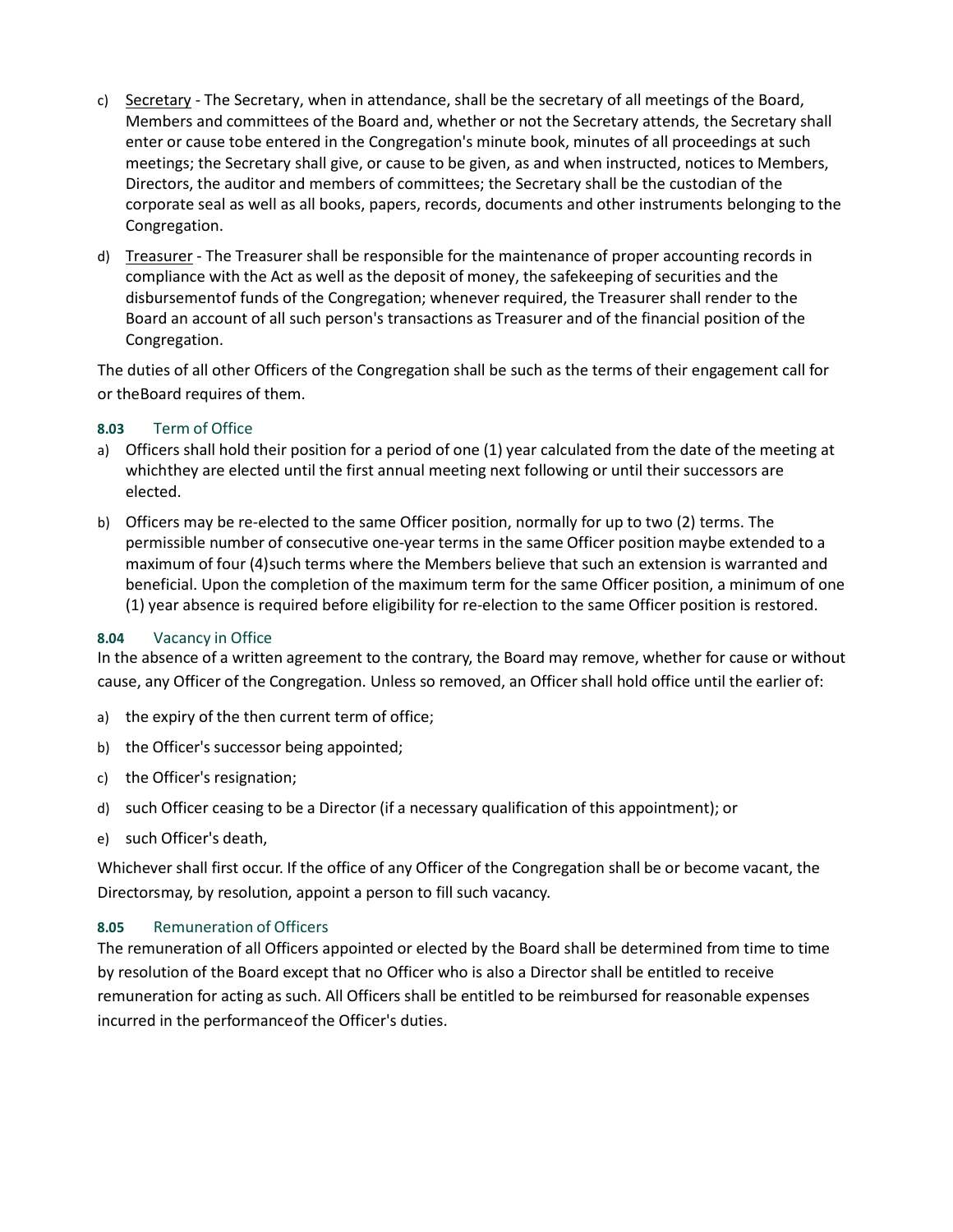#### <span id="page-22-0"></span>**8.06** Agents and Attorneys

Subject to the By-laws, the Board may authorize any Officer from time to time to appoint agents or attorneys for the Congregation in or out of Canada with such powers of management, administration or otherwise as the Boardconsiders fit.

#### <span id="page-22-1"></span>**8.07** Disclosure (Conflict of Interest)

An Officer shall have the same duty to disclose such Officer's interest in a material contract or transaction or proposed material contract or transaction with the Congregation, as is imposed upon Directors pursuant to theprovisions of the Act and the By-laws.

# <span id="page-22-2"></span>SECTION IX – PROTECTION OF DIRECTORS, OFFICERS AND OTHERS

#### <span id="page-22-3"></span>**9.01** Limitation of Liability

Except as otherwise provided in the Act, no Director or Officer for the time being of the Congregation shall be liable for the acts, receipts, neglects or defaults of any other Director or Officer or employee or for any loss, damage or expense happening to the Congregation through the insufficiency or deficiency of title to any property acquired by the Congregation or for or on behalf of the Congregation or for the insufficiency or deficiency of any security in or upon which any of the moneys of or belonging to the Congregation shall be placed out or invested orfor any loss or damage arising from the bankruptcy, insolvency or tortious act of any person including any person with whom or which any moneys, securities or effects shall be lodged or deposited or for any loss, conversion, misapplication or misappropriation of or any damage resulting from any dealings with any moneys, securities or other assets belonging to the Congregation or for any other loss, damage or misfortune whatever which may happen in the execution of the duties of the Director's or Officer's respective office or trust or in relation thereto unless the same shall happen by or through the Director's or Officer's own wilful neglect or default.

#### <span id="page-22-4"></span>**9.02** Indemnity of Directors and Officers

Subject to the Act, the Congregation shall indemnify a Director or Officer of the Congregation, a former Director orOfficer of the Congregation or another individual who acts or acted at the Congregation's request as a Director or Officer or in a similar capacity of another entity, and such person's heirs and legal representatives, against all costs,charges and expenses, including an amount paid to settle an action or satisfy a judgment, reasonably incurred by such person in respect of any civil, criminal, administrative or investigative action or other proceeding in which theindividual is involved because of that association with the Congregation or other entity if,

- a) they acted honestly and in good faith with a view to the best interests of the Congregation or, as the case maybe, to the best interests of the other entity for which the individual acted as Director or Officer or in a similar capacity at the Congregation's request; and
- b) in the case of a criminal or administrative action or proceeding that is enforced by a monetary penalty, theyhad reasonable grounds for believing that their conduct was lawful.

The Congregation shall indemnify such person in all such other matters, actions, proceedings and circumstances asmay be permitted by the Act or the law. Nothing in this By-law shall limit the right of any person entitled to indemnity to claim indemnity apart from the provisions of this By-law.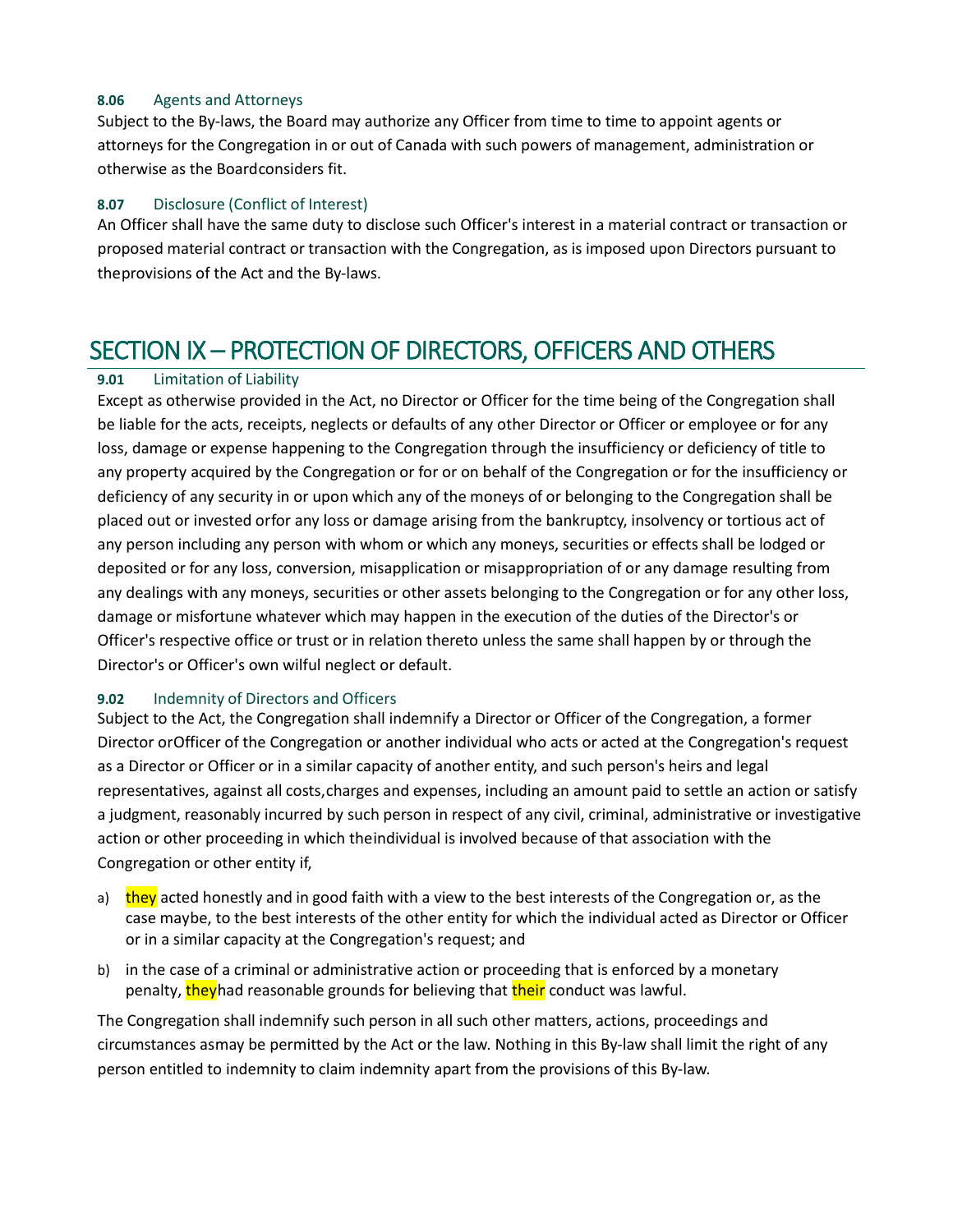#### <span id="page-23-0"></span>**9.03** Insurance

The Congregation may purchase and maintain insurance for the benefit of any person entitled to be indemnified by the Congregation pursuant to the immediately preceding Section, provided that due consideration is first given to the requirements under the *Charities Accounting Act* (Ontario) for the purchase of Directors and Officers liabilityinsurance.

#### <span id="page-23-1"></span>**9.04** Advances

With respect to the defence by a Director or Officer of any claims, actions, suits or proceedings, whether civil or criminal, for which the Congregation is liable to indemnify a Director or Officer pursuant to this By-law, the Congregation may advance to the Director or Officer such funds as may be reasonably necessary for the defence ofsuch claims, actions, suits or proceedings upon written notice by the Director or Officer to the Congregation disclosing the particulars of such claims, actions, suits or proceedings and requesting such advance.

# <span id="page-23-2"></span>SECTION X – FINANCIAL MATTERS

#### <span id="page-23-3"></span>**10.01** Fiscal Year

Unless otherwise changed by resolution of the Board, the fiscal year end of the Congregation shall be the 31st dayof December in each year.

#### <span id="page-23-4"></span>**10.02** Banking

The banking business of the Congregation shall be transacted at such bank, trust company or other firm or Corporation carrying on a banking business in Canada or elsewhere as the Board may designate, appoint or authorize from time to time by resolution. The banking business or any part thereof shall be transacted by any two

(2) Officers of the Congregation and/or other persons as the Board may by resolution from time to time designate,direct or authorize.

#### <span id="page-23-5"></span>**10.03** Auditors

The Members shall at each annual meeting appoint an auditor to audit the accounts of the Congregation for reportto Members to hold office until the next following annual meeting provided, however, the Directors may fill any casual vacancy in the office of the auditor. The remuneration of the auditor shall be fixed by the Board. The auditormay not be a Director, Officer or employee of the Congregation, unless the consent of all Members has been obtained.

#### <span id="page-23-6"></span>**10.04** Borrowing

- a) Borrowing Authority Subject to the limitations set out in the Act, the Letters Patent of the Congregation andthis By-law, the Board may:
	- i. borrow money on the credit of the Congregation;
	- ii. issue, sell or pledge securities of the Congregation; or
	- iii. charge, mortgage, hypothecate or pledge all or any of the real or personal property of the Congregation including book debts, rights, powers, franchises and undertakings, to secure any securities or any money borrowed or other debt or any other obligation or liability of the Congregation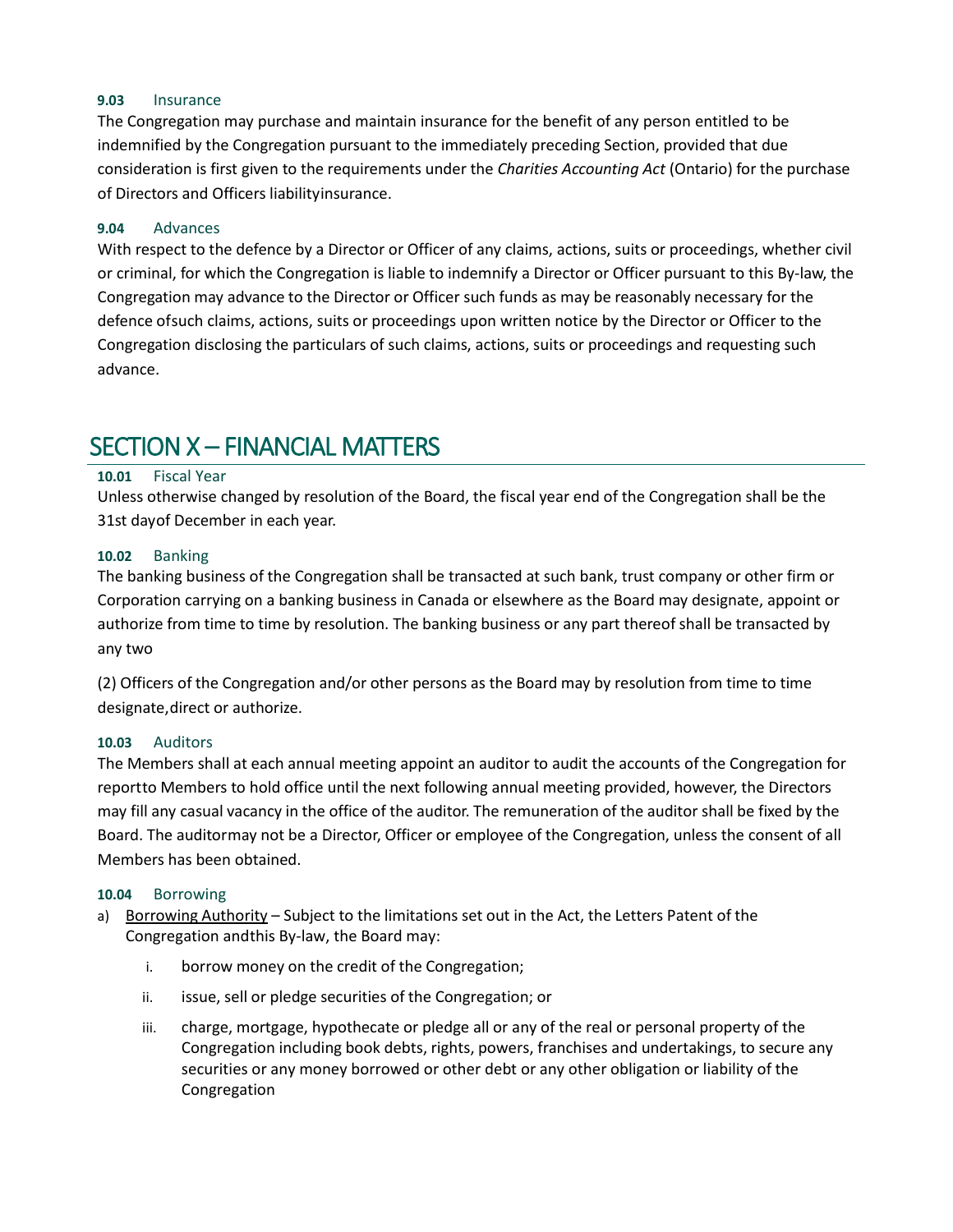b) Authorization - From time to time, the Board may authorize any Director or Officer or other persons of the Congregation to make arrangements with reference to money borrowed or to be borrowed as to the terms and conditions of the loan thereof, and as to the security to be given therefor, with power to vary or modify such arrangements, terms and conditions and to give such additional security as the Board may authorize andgenerally to manage, transact and settle the borrowing of money by the Congregation.

#### <span id="page-24-0"></span>**10.05** Execution of Documents

Deeds, transfers, assignments, contracts, obligations and other instruments in writing requiring execution by theCongregation may be signed by any two (2) of its Officers. Notwithstanding the foregoing, the Board may from time to time direct the manner in which and the person or persons by whom a particular document or type of document shall be executed. Any person authorized to sign any document may affix the corporate seal thereto.

#### <span id="page-24-1"></span>**10.06** Real Property

The purchase, sale, conveyance, exchange, mortgage or encumbrance of any real property of the Congregation must be approved by two thirds (2/3) of the votes cast at a Board meeting called for that purpose and sanctioned by an affirmative seventy-five (75%) percent of the votes cast at a Members meeting duly called for the purpose ofconsidering the purchase, sale, conveyance, exchange, mortgage or encumbrance of any real property of the Congregation.

#### <span id="page-24-2"></span>**10.07** Approval of Members for Certain Financing

The Board, prior to making an application for a loan in excess of \$100,000.00 from any source or incurring indebtedness on a purchase plan, shall obtain the approval of the Members to the proposed loan by a resolutionpassed by a majority of the votes cast by the Members at a duly called Membership Meeting.

# <span id="page-24-3"></span>SECTION XI – ADMINISTRATIVE MATTERS

### <span id="page-24-4"></span>**11.01** Registered Office

The head office of the Congregation shall be in the City of Ottawa.

#### <span id="page-24-5"></span>**11.02** Corporate Seal

Until changed in accordance with the Act, the seal, an impression of which is stamped in the margin hereof, shallbe the seal of the Congregation.

#### <span id="page-24-6"></span>**11.03** Board Policies

The Board may adopt, amend, or repeal by resolution such board policies that are not inconsistent with Bylaws ofthe Congregation relating to the management and operation of the Congregation as the Board may deem appropriate from time to time. Any board policy adopted by the Board shall continue to have force and effect untilamended, repealed, or replaced by a subsequent resolution of the Board.

#### <span id="page-24-7"></span>**11.04** By-law Policies

The Board may, from time to time, prescribe, amend or repeal By-law policies which deal with matters that the Members or the Board considers necessary to require the approval of Members. By-law policies may be prescribed, amended or repealed by resolution of the Board, but any such By-law policy, amendment thereto or repeal thereof, shall have force and effect only after it has been confirmed by two-thirds (2/3rds) of the votes castby the Members present and voting at a meeting called for that purpose.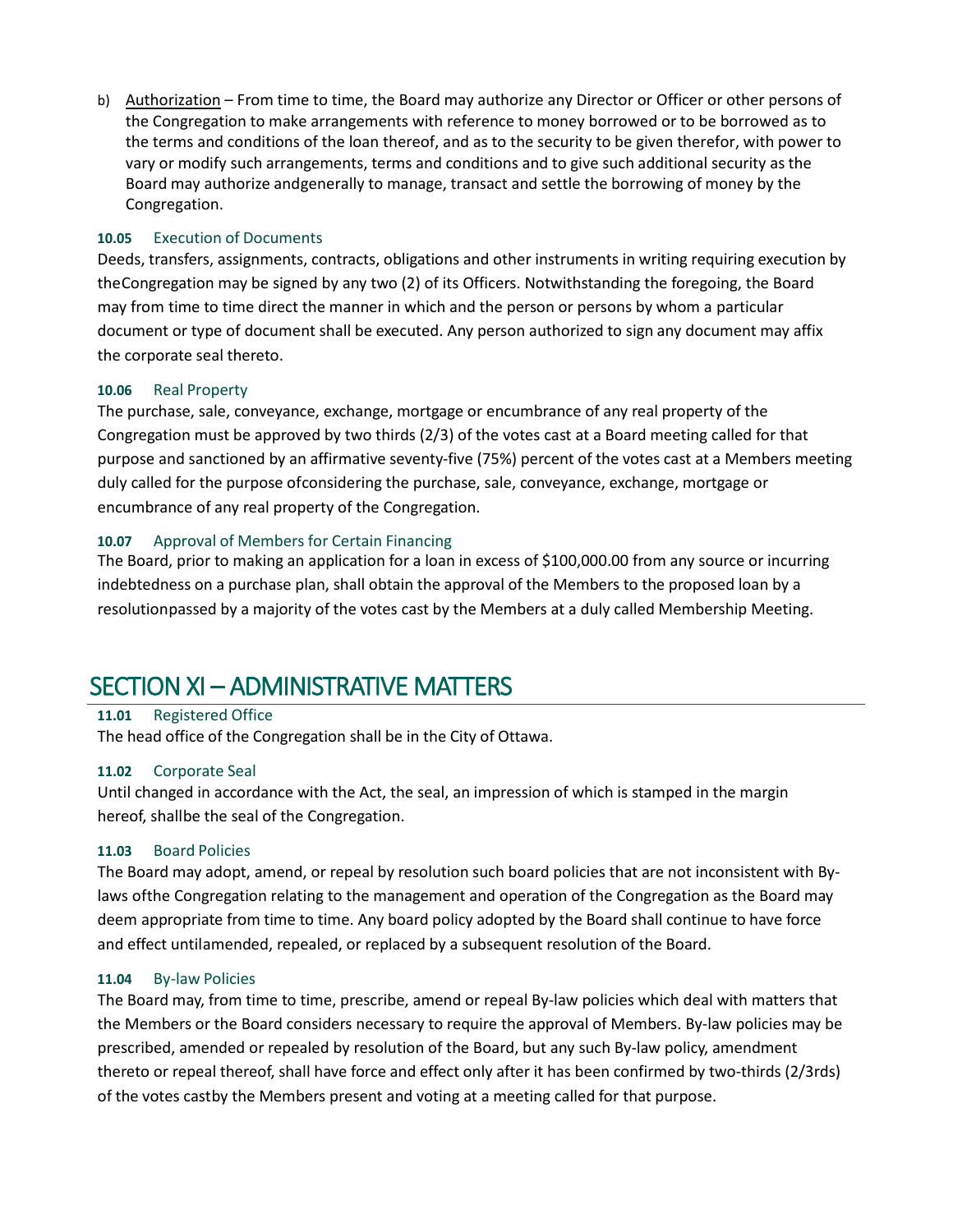# <span id="page-25-0"></span>SECTION XII – NOTICES

### <span id="page-25-1"></span>**12.01** Method of Giving Notices

Any notice, communication or other document required to be given by the Congregation to a Member, Director,Officer, or auditor of the Congregation pursuant to the Act, the Letters Patent or By-laws or otherwise shall be sufficiently given to such person if:

- a) delivered personally, in which case it shall be deemed to have been given when so delivered,
- b) delivered to such person's recorded address by courier or other similar means, in which case it shall bedeemed to have been given when so delivered,
- c) mailed to such person at their recorded address by prepaid ordinary mail, in which case it shall be deemed tohave been given on the fifth day after it is deposited in a post office or public letter box, or
- d) delivered to such person by electronic means such as e-mail or facsimile, in which case it shall be deemed tohave been given when it is so transmitted without subsequent error notification,

at such person's latest address as shown in the records of the Congregation and to the auditor at its businessaddress, or if no address be given therein then to the last address of such Member or Director known to the Secretary.

### <span id="page-25-2"></span>**12.02** Computation of Time

Where a given number of days' notice or notice extending over a period is required to be given under the By-laws,the day of service, posting or other delivery of the notice shall not, unless it is otherwise provided, be counted in such number of days or other period.

### <span id="page-25-3"></span>**12.03** Omissions and Errors

The accidental omission to give any notice to any Member, Director, Officer, member of a committee of the Boardor auditor, or the non-receipt of any notice by any such person or any error in any notice not affecting its substance shall not invalidate any action taken at any meeting to which the notice pertained or otherwise foundedon such notice, provided that no Member objects in writing to the chairperson of the Board of such omission or irregularity within thirty (30) days after the date of such meeting.

#### <span id="page-25-4"></span>**12.04** Waiver of Notice

Any Member, proxyholder, Director, Officer, member of a committee of the Board or auditor may waive or abridgethe time for any notice required to be given to such person, and such waiver or abridgement, whether given before or after the meeting or other event of which notice is required to be given shall cure any default in the giving or in the time of such notice, as the case may be. Any such waiver or abridgement shall be in writing except a waiver of notice of a meeting of Members or of the Board or of a committee of the Board, which may be given inany manner.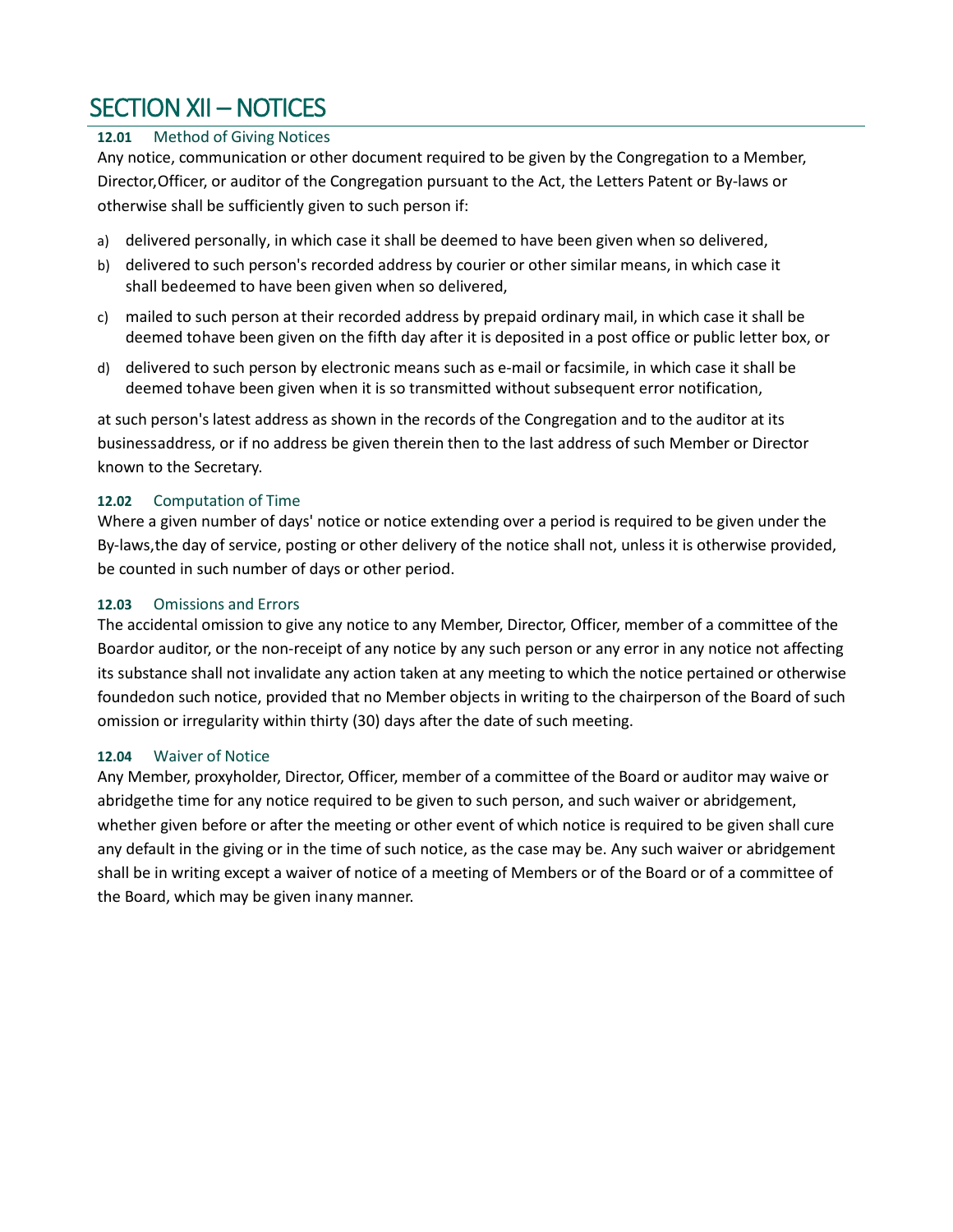# <span id="page-26-0"></span>SECTION XIII – AMENDMENTS

### <span id="page-26-1"></span>**13.01** Amendment of Letters Patent

The Act notwithstanding, the Letters Patent of the Congregation may only be amended by two-thirds (2/3) of the votes cast at a Board meeting called for that purpose and sanctioned by an affirmative seventy-five percent (75%)of the votes cast at a Members' meeting duly called for the purpose of considering the said amendment, providedthat the notice shall state the proposed amendment and the purpose thereof.

#### <span id="page-26-2"></span>**13.02** Amendment of By-laws

The Board may from time to time enact By-laws relating in any way to the Congregation or to the conduct of its affairs, including but not limited to, By-laws providing for applications for Supplementary Letters Patent, and may from time to time by By-law amend, repeal, or re-enact the By-law but no By-law shall be effective until sanctionedby at least two-thirds (2/3) of the votes cast at a meeting of the Members duly called for the purpose of considering same.

# <span id="page-26-3"></span>SECTION XIV – TRANSITIONAL BY-LAW PROVISIONS

### **14.01 Effective Date of General Operating By-law**

This By-law, after enactment by the Board of Directors, shall be effective upon confirmation by the Members.

#### <span id="page-26-4"></span>14.02 Membership

Upon this By-law coming into effect, all Members of the Congregation at the time when this By-law comes intoeffect who have been admitted into Membership in accordance with the terms of section 2.01 of General Operating By-law No. 8 shall continue to be Members of the Congregation in accordance with the terms of this By-law.

#### <span id="page-26-5"></span>14.03 Board of Directors

- a) After the approval of this By-law by the Members of the Corporation, the Directors then in office at the timewhen this By-law comes into effect shall continue to remain in office until their successors are elected in accordance with this By-law.
- b) Prior to this By-law coming into effect, a Membership meeting shall be held whereby new Directors shall be elected in accordance with the provisions of this By-law to take effect once this By-law has come into effect. Inthe event that a Membership meeting is not held prior to this By-law coming into effect to elect new Directors, the Directors then in office at the time when this By-law comes into effect shall continue to remain in office until the earlier of the first annual Meeting of Members after the coming into force of this By-law or any special Meeting of Members to be held prior to the said first annual Meeting of Members, whereby new Directors shall be elected in accordance with the provisions of this By-law.

#### <span id="page-26-6"></span>14.04 Officers

a) After the approval of this By-law by the Members of the Corporation, the Officers then in office at the timewhen this By-law comes into effect shall continue to remain in office until their successors are elected or appointed in accordance with this By-law.